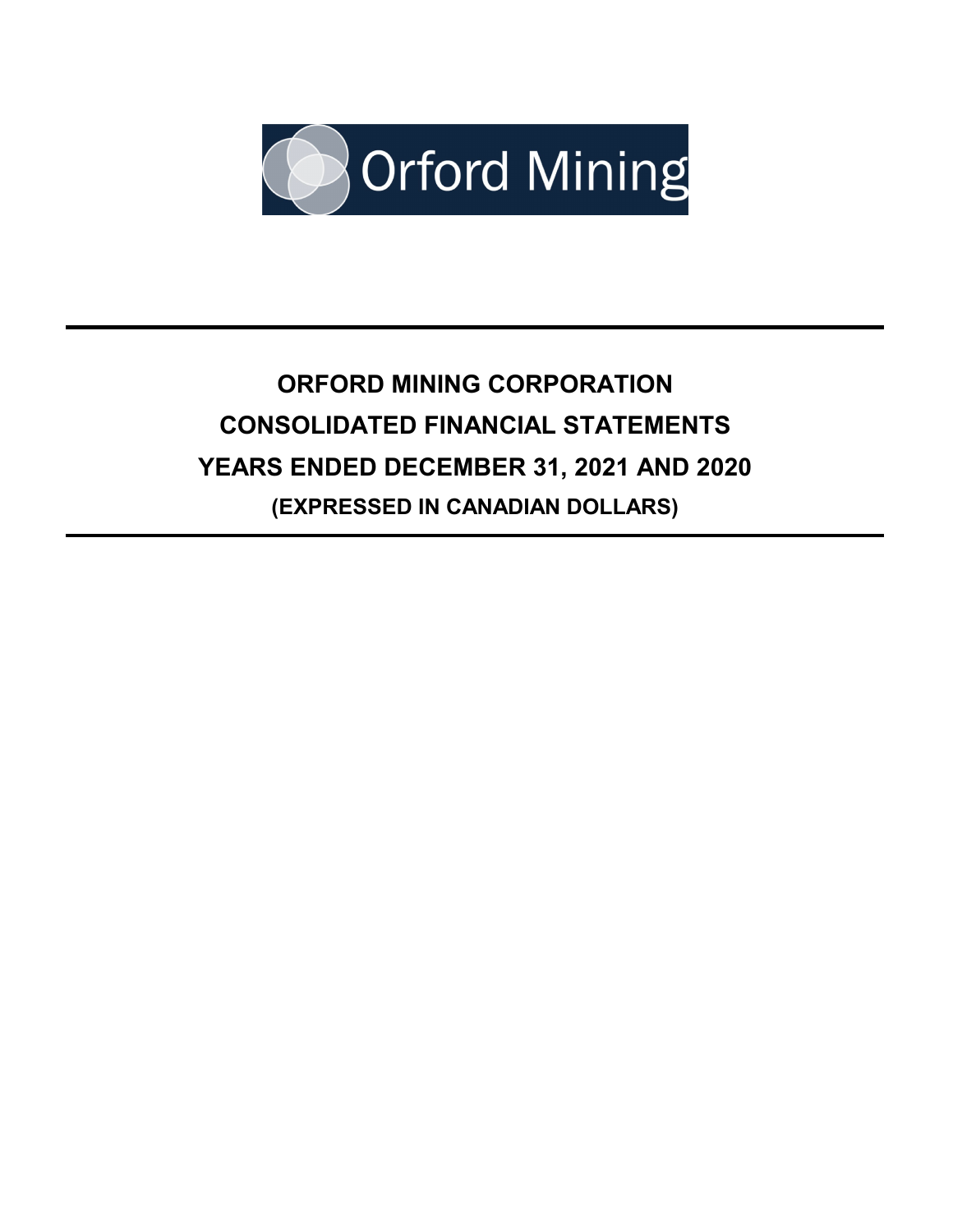

# Independent auditor's report

To the Shareholders of Orford Mining Corporation

# **Our opinion**

In our opinion, the accompanying consolidated financial statements present fairly, in all material respects, the financial position of Orford Mining Corporation and its subsidiary (together, the Corporation) as at December 31, 2021 and 2020, and its financial performance and its cash flows for the years then ended in accordance with International Financial Reporting Standards as issued by the International Accounting Standards Board (IFRS).

#### **What we have audited**

The Corporation's consolidated financial statements comprise:

- the consolidated statements of financial position as at December 31, 2021 and 2020;
- the consolidated statements of comprehensive loss for the years then ended;
- the consolidated statements of cash flows for the years then ended;
- the consolidated statements of changes in equity for the years then ended; and
- the notes to the consolidated financial statements, which include significant accounting policies and other explanatory information.

# **Basis for opinion**

We conducted our audit in accordance with Canadian generally accepted auditing standards. Our responsibilities under those standards are further described in the *Auditor's responsibilities for the audit of the consolidated financial statements* section of our report.

We believe that the audit evidence we have obtained is sufficient and appropriate to provide a basis for our opinion.

#### **Independence**

We are independent of the Corporation in accordance with the ethical requirements that are relevant to our audit of the consolidated financial statements in Canada. We have fulfilled our other ethical responsibilities in accordance with these requirements.

PricewaterhouseCoopers LLP/s.r.l./s.e.n.c.r.l. 1250 René-Lévesque Boulevard West, Suite 2500, Montréal, Quebec, Canada H3B 4Y1 T: +1 514 205 5000, F: +1 514 876 1502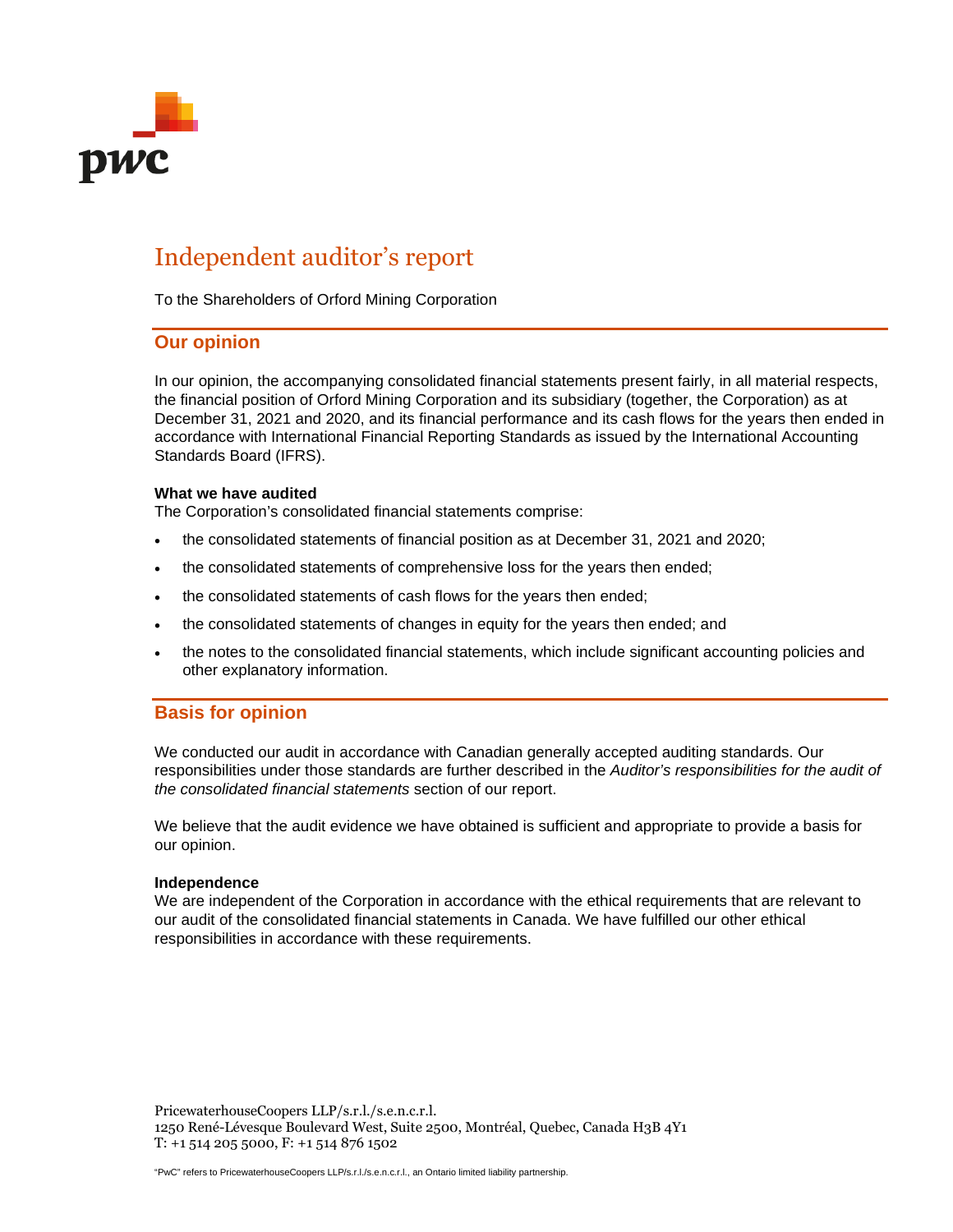

# **Material uncertainty related to going concern**

We draw attention to note 1 to the consolidated financial statements, which describes events or conditions that indicate the existence of a material uncertainty that may cast significant doubt about the Corporation's ability to continue as a going concern. Our opinion is not modified in respect of this matter.

# **Other information**

Management is responsible for the other information. The other information comprises the Management's Discussion and Analysis.

Our opinion on the consolidated financial statements does not cover the other information, and we do not express any form of assurance conclusion thereon.

In connection with our audit of the consolidated financial statements, our responsibility is to read the other information identified above and, in doing so, consider whether the other information is materially inconsistent with the consolidated financial statements or our knowledge obtained in the audit, or otherwise appears to be materially misstated.

If, based on the work we have performed, we conclude that there is a material misstatement of this other information, we are required to report that fact. We have nothing to report in this regard.

# **Responsibilities of management and those charged with governance for the consolidated financial statements**

Management is responsible for the preparation and fair presentation of the consolidated financial statements in accordance with IFRS, and for such internal control as management determines is necessary to enable the preparation of consolidated financial statements that are free from material misstatement, whether due to fraud or error.

In preparing the consolidated financial statements, management is responsible for assessing the Corporation's ability to continue as a going concern, disclosing, as applicable, matters related to going concern and using the going concern basis of accounting unless management either intends to liquidate the Corporation or to cease operations, or has no realistic alternative but to do so.

Those charged with governance are responsible for overseeing the Corporation's financial reporting process.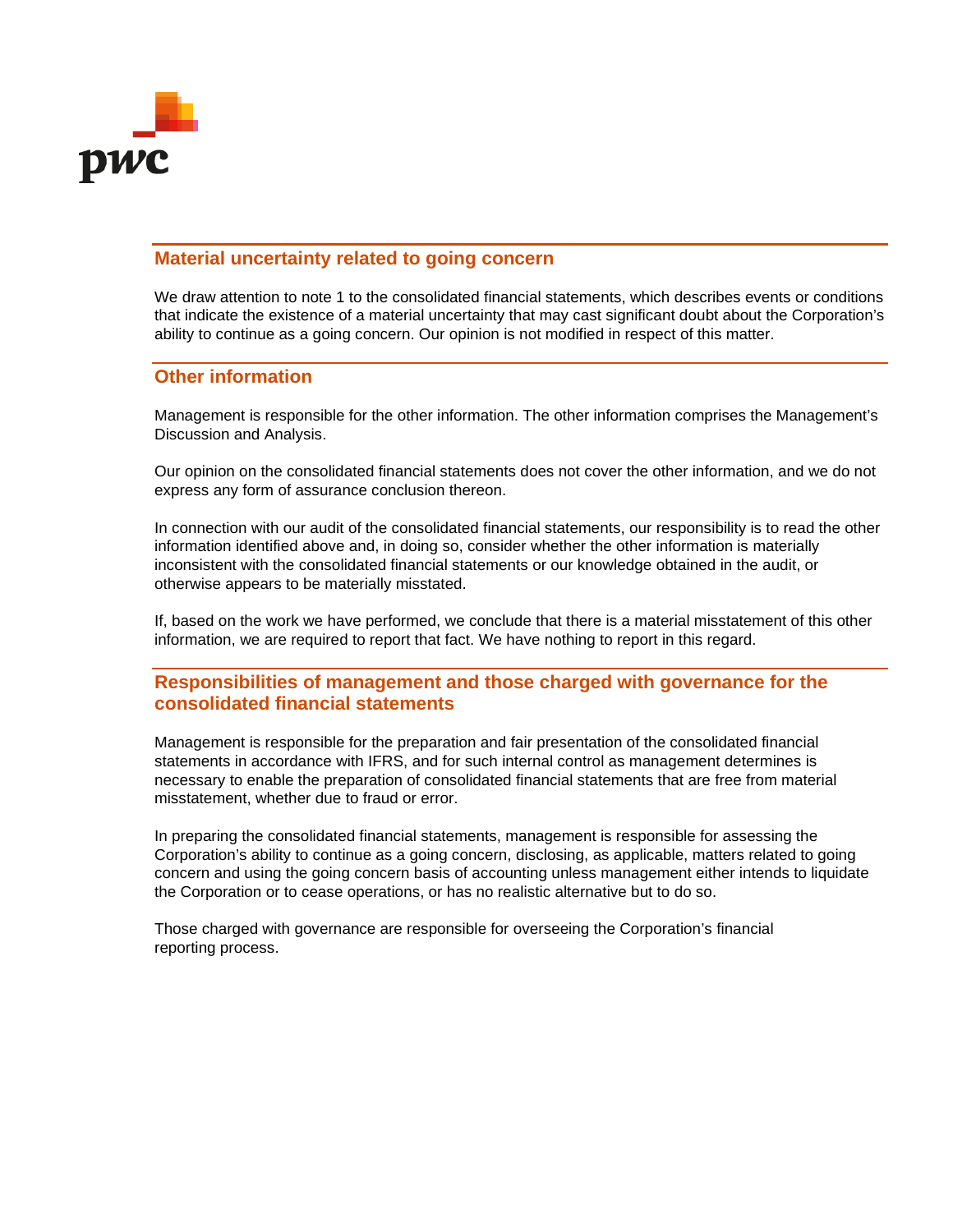

# **Auditor's responsibilities for the audit of the consolidated financial statements**

Our objectives are to obtain reasonable assurance about whether the consolidated financial statements as a whole are free from material misstatement, whether due to fraud or error, and to issue an auditor's report that includes our opinion. Reasonable assurance is a high level of assurance, but is not a guarantee that an audit conducted in accordance with Canadian generally accepted auditing standards will always detect a material misstatement when it exists. Misstatements can arise from fraud or error and are considered material if, individually or in the aggregate, they could reasonably be expected to influence the economic decisions of users taken on the basis of these consolidated financial statements.

As part of an audit in accordance with Canadian generally accepted auditing standards, we exercise professional judgment and maintain professional skepticism throughout the audit. We also:

- Identify and assess the risks of material misstatement of the consolidated financial statements, whether due to fraud or error, design and perform audit procedures responsive to those risks, and obtain audit evidence that is sufficient and appropriate to provide a basis for our opinion. The risk of not detecting a material misstatement resulting from fraud is higher than for one resulting from error, as fraud may involve collusion, forgery, intentional omissions, misrepresentations, or the override of internal control.
- Obtain an understanding of internal control relevant to the audit in order to design audit procedures that are appropriate in the circumstances, but not for the purpose of expressing an opinion on the effectiveness of the Corporation's internal control.
- Evaluate the appropriateness of accounting policies used and the reasonableness of accounting estimates and related disclosures made by management.
- Conclude on the appropriateness of management's use of the going concern basis of accounting and, based on the audit evidence obtained, whether a material uncertainty exists related to events or conditions that may cast significant doubt on the Corporation's ability to continue as a going concern. If we conclude that a material uncertainty exists, we are required to draw attention in our auditor's report to the related disclosures in the consolidated financial statements or, if such disclosures are inadequate, to modify our opinion. Our conclusions are based on the audit evidence obtained up to the date of our auditor's report. However, future events or conditions may cause the Corporation to cease to continue as a going concern.
- Evaluate the overall presentation, structure and content of the consolidated financial statements, including the disclosures, and whether the consolidated financial statements represent the underlying transactions and events in a manner that achieves fair presentation.
- Obtain sufficient appropriate audit evidence regarding the financial information of the entities or business activities within the Corporation to express an opinion on the consolidated financial statements. We are responsible for the direction, supervision and performance of the group audit. We remain solely responsible for our audit opinion.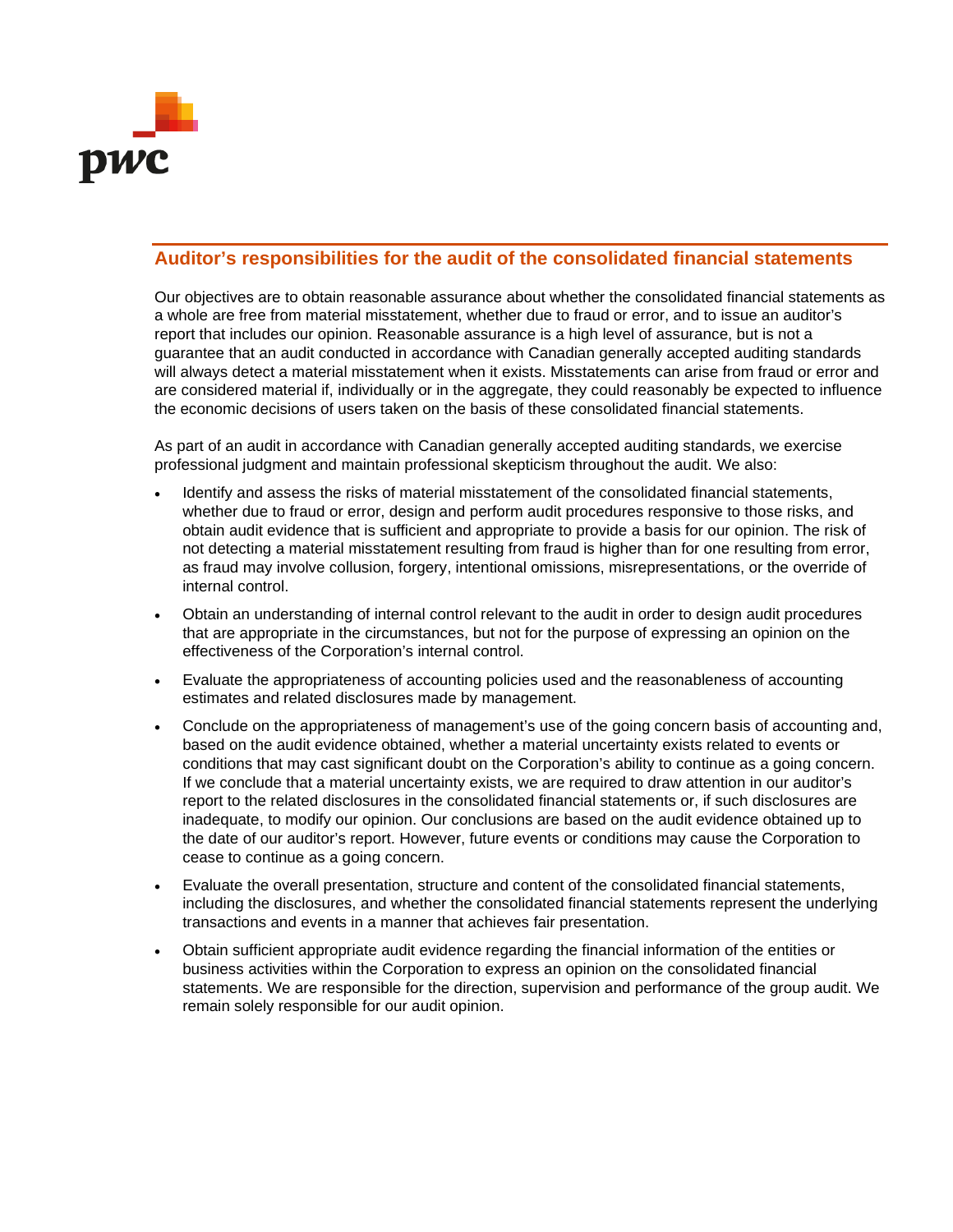

We communicate with those charged with governance regarding, among other matters, the planned scope and timing of the audit and significant audit findings, including any significant deficiencies in internal control that we identify during our audit.

We also provide those charged with governance with a statement that we have complied with relevant ethical requirements regarding independence, and to communicate with them all relationships and other matters that may reasonably be thought to bear on our independence, and, where applicable, related safeguards.

The engagement partner on the audit resulting in this independent auditor's report is Frédéric Lepage.

# **/s/PricewaterhouseCoopers LLP<sup>1</sup>**

Montréal, Quebec April 22, 2022

<sup>&</sup>lt;sup>1</sup> CPA auditor, CA, public accountancy permit No. A123475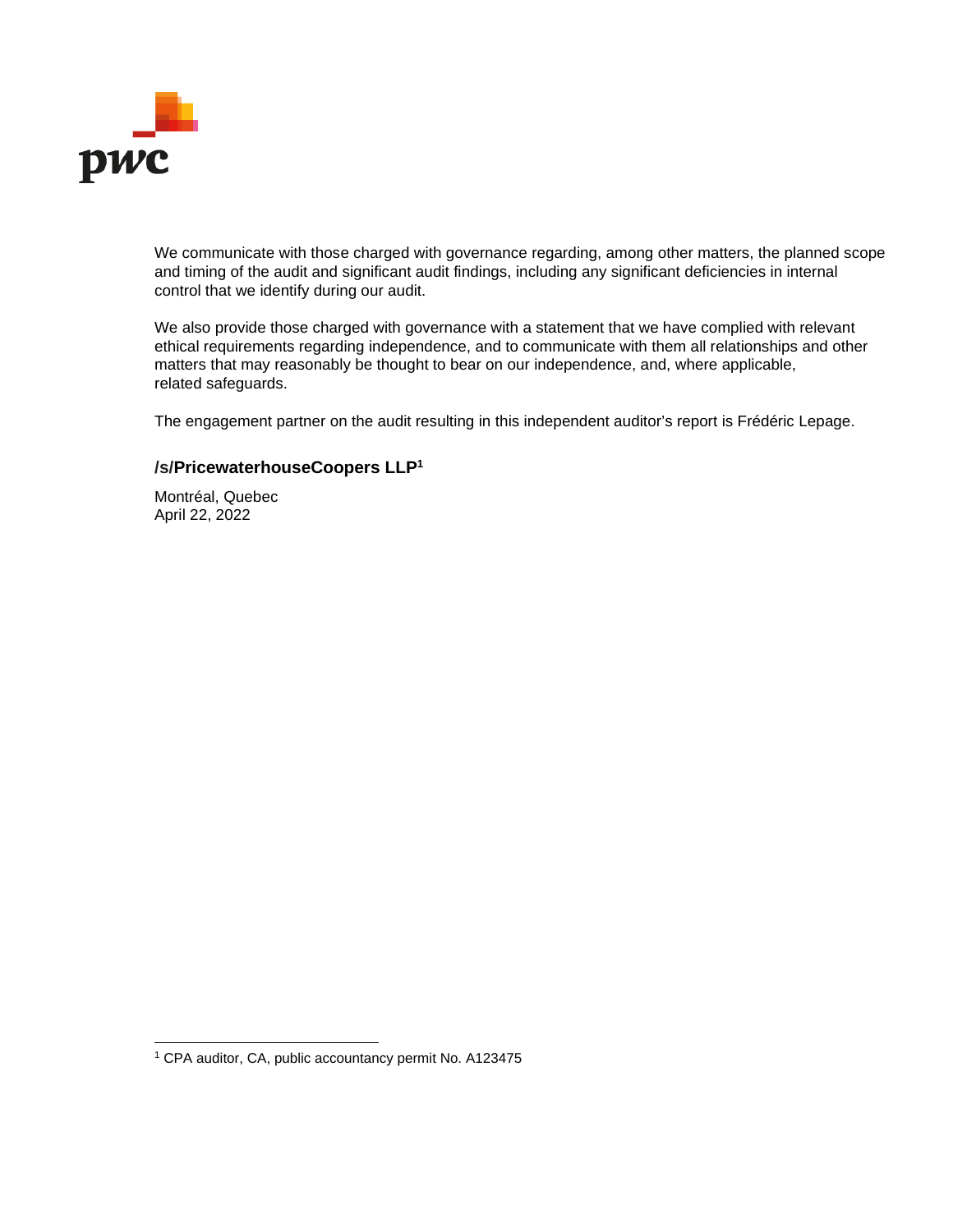# **Consolidated Statements of Financial Position**

**(Expressed in Canadian Dollars)**

|                                                                                                                                  | As at<br>December 31,<br>2021 | As at<br>December 31,<br>2020 |
|----------------------------------------------------------------------------------------------------------------------------------|-------------------------------|-------------------------------|
| <b>Assets</b>                                                                                                                    |                               |                               |
| <b>Current assets</b>                                                                                                            |                               |                               |
| \$<br>Cash and cash equivalents (note 4)                                                                                         | 5,466,687                     | \$<br>4,596,523               |
| Amounts receivable                                                                                                               | 516,132                       | 70,766                        |
| Prepaid expenses                                                                                                                 | 87,649                        | 27,000                        |
| Tax credits receivable                                                                                                           | 35,391                        | 35,391                        |
|                                                                                                                                  | 6,105,859                     | 4,729,680                     |
| <b>Non-current assets</b>                                                                                                        |                               |                               |
| Property, plant and equipment (note 5)                                                                                           | 59,915                        | 129,531                       |
| Mineral property interest (note 6)                                                                                               | 12,070,488                    | 8,544,276                     |
| <b>Total assets</b><br>\$                                                                                                        | 18,236,262                    | \$<br>13,403,487              |
| <b>Liabilities and Equity</b><br><b>Current liabilities</b><br>Accounts payable and accrued liabilities<br>\$<br>Lease liability | 381,290<br>8,295              | \$<br>479,650<br>17,925       |
|                                                                                                                                  | 389,585                       | 497,575                       |
| <b>Non-current liabilities</b>                                                                                                   |                               |                               |
| Other liability                                                                                                                  | 934,767                       | 1,449,389                     |
| Lease liability                                                                                                                  |                               | 8,295                         |
| Asset retirement obligation (note 7)                                                                                             | 500,000                       | 500,000                       |
| Deferred tax liability                                                                                                           | 2,315,614                     | 1,635,659                     |
| <b>Total liabilities</b>                                                                                                         | 4,139,966                     | 4,090,918                     |
| <b>Equity</b>                                                                                                                    |                               |                               |
| Share capital                                                                                                                    | 33,766,241                    | 28,336,983                    |
| Contributed surplus and reserves                                                                                                 | 5,232,610                     | 4,772,768                     |
| Deficit                                                                                                                          | (24, 902, 555)                | (23, 797, 182)                |
| <b>Total equity</b>                                                                                                              | 14,096,296                    | 9,312,569                     |
| <b>Total liabilities and equity</b><br>\$                                                                                        | 18,236,262                    | \$<br>13,403,487              |

Going concern (note 1) Subsequent event (note 17)

# **Approved on behalf of the Board:**

"Peter MacPhail", Director "Lawrence Smith", Director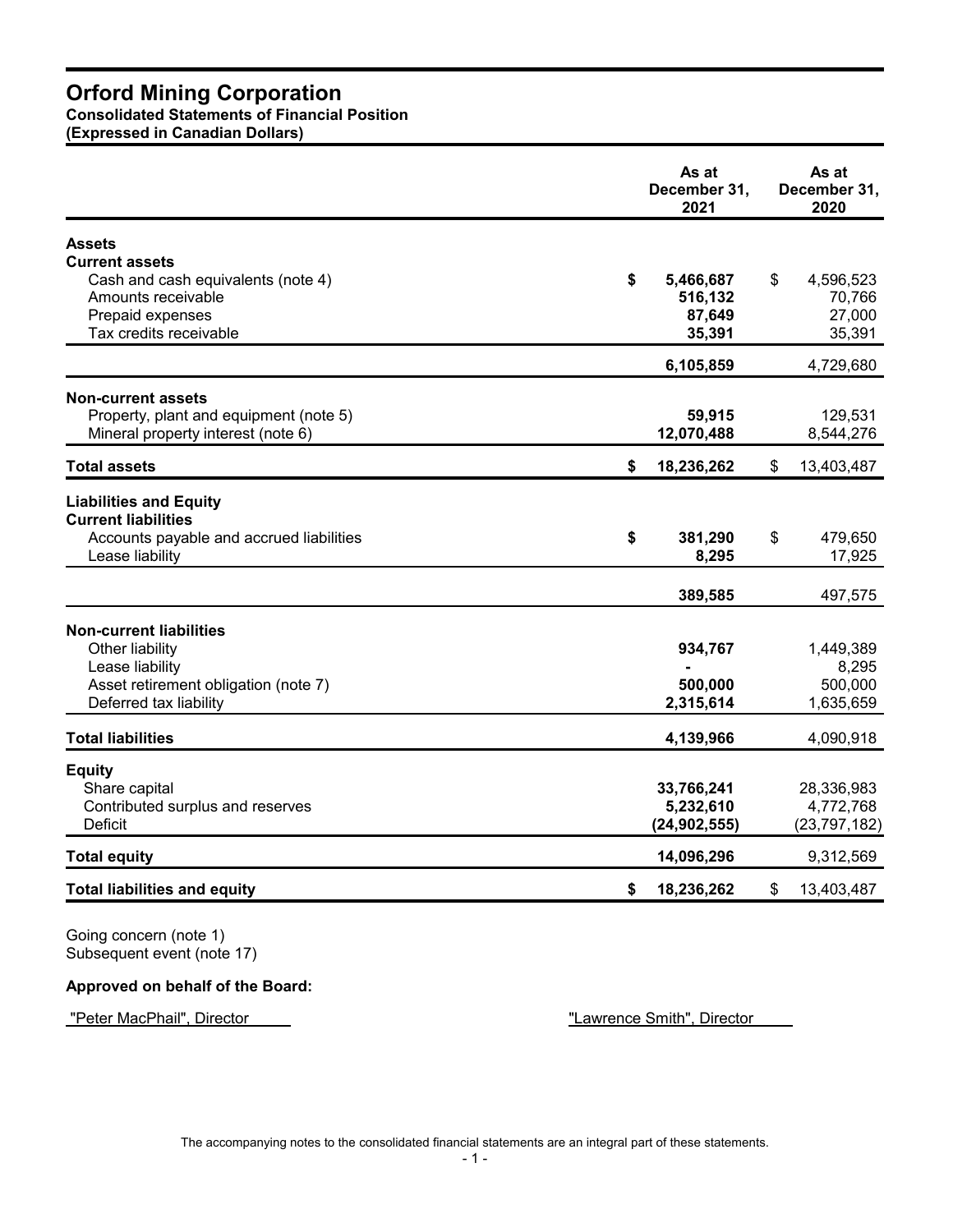#### **Consolidated Statements of Comprehensive Loss**

**(Expressed in Canadian Dollars, except per share data)** 

|                                                                | <b>Year Ended</b><br>December 31, |    |             |
|----------------------------------------------------------------|-----------------------------------|----|-------------|
|                                                                | 2021                              |    | 2020        |
| <b>Expenses</b>                                                |                                   |    |             |
| Exploration and evaluation (note 11)                           | \$<br>689,583                     | S. | 464,813     |
| Share-based payments                                           | 333,764                           |    | 94,114      |
| Professional fees                                              | 142,280                           |    | 136,169     |
| Management services                                            | 83,176                            |    | 165,771     |
| Public company expenses                                        | 51,123                            |    | 59,245      |
| Investor relations                                             | 249,889                           |    | 88,310      |
| Salaries and wages                                             | 381,791                           |    | 250,657     |
| Office and general                                             | 130,979                           |    | 73,211      |
| <b>Operating loss</b>                                          | (2,062,585)                       |    | (1,332,290) |
| Finance and other income (expense)                             | 2,204                             |    | (55, 137)   |
| Consulting income                                              | 170,441                           |    | 12,643      |
| Other income (note 16)                                         |                                   |    | 544,496     |
| Loss before income tax                                         | (1,889,940)                       |    | (830, 288)  |
| Deferred tax recovery (expense)                                | 784,567                           |    | (536, 630)  |
| Net and comprehensive loss                                     | $$(1,105,373)$ \$                 |    | (1,366,918) |
|                                                                |                                   |    |             |
| <b>Basic loss per share</b>                                    | \$<br>$(0.01)$ \$                 |    | (0.01)      |
| <b>Diluted loss per share</b>                                  | \$<br>$(0.01)$ \$                 |    | (0.01)      |
| Weighted average number of common shares outstanding - Basic   | 121,902,028                       |    | 99,667,293  |
| Weighted average number of common shares outstanding - Diluted | 121,902,028                       |    | 99,667,293  |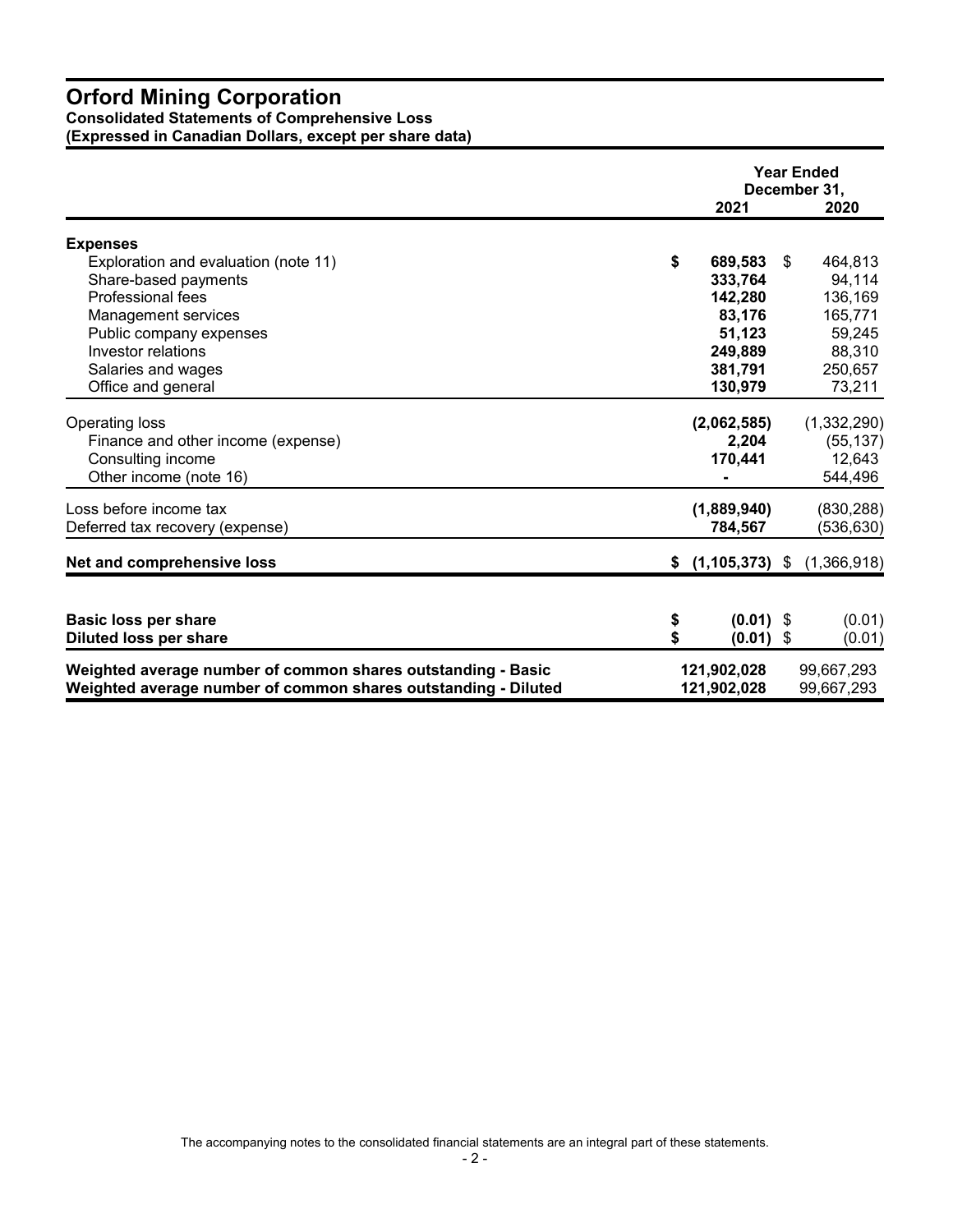**Consolidated Statements of Cash Flows**

**(Expressed in Canadian Dollars)**

|                                              |                     | <b>Year Ended</b><br>December 31, |
|----------------------------------------------|---------------------|-----------------------------------|
|                                              | 2021                | 2020                              |
| <b>OPERATING ACTIVITIES</b><br>Net loss      | S.<br>(1, 105, 373) | \$(1,366,918)                     |
| Share-based payments                         | 333,764             | 94,114                            |
| Deferred tax (recovery) expense              | (784, 567)          | 536,630                           |
| Other income                                 |                     | (544, 496)                        |
| Changes in non-cash working capital items:   |                     |                                   |
| Amounts receivable                           | (445, 366)          | 212,340                           |
| Prepaid expenses                             | (60, 649)           | (20, 254)                         |
| Tax credits receivable                       |                     | 10,552                            |
| Accounts payable and accrued liabilities     | (98, 360)           | 82,929                            |
|                                              | (2, 160, 551)       | (995, 103)                        |
|                                              |                     |                                   |
| <b>INVESTING ACTIVITIES</b>                  |                     |                                   |
| Expenditure on mineral property interests    | (3,306,472)         | (507, 926)                        |
| Expenditure on property, plant and equipment | (29, 922)           |                                   |
|                                              | (3,336,394)         | (507, 926)                        |
|                                              |                     |                                   |
| <b>FINANCING ACTIVITIES</b>                  |                     |                                   |
| Share capital, net of issuance costs         | 6,051,306           | 5,065,682                         |
| Proceeds from the exercise of stock options  | 50,000              | 7,083                             |
| Proceed from the exercise of warrants        | 283,728             |                                   |
| Principal portion of lease payments          | (17, 925)           | (15, 441)                         |
|                                              | 6,367,109           | 5,057,324                         |
| Change in cash and cash equivalents          | 870,164             | 3,554,295                         |
| Cash and cash equivalents, beginning of year | 4,596,523           | 1,042,228                         |
| Cash and cash equivalents, end of year       | 5,466,687<br>\$     | \$4,596,523                       |
|                                              |                     |                                   |
| Interest received                            | \$<br>9,066         | 5,022<br>\$                       |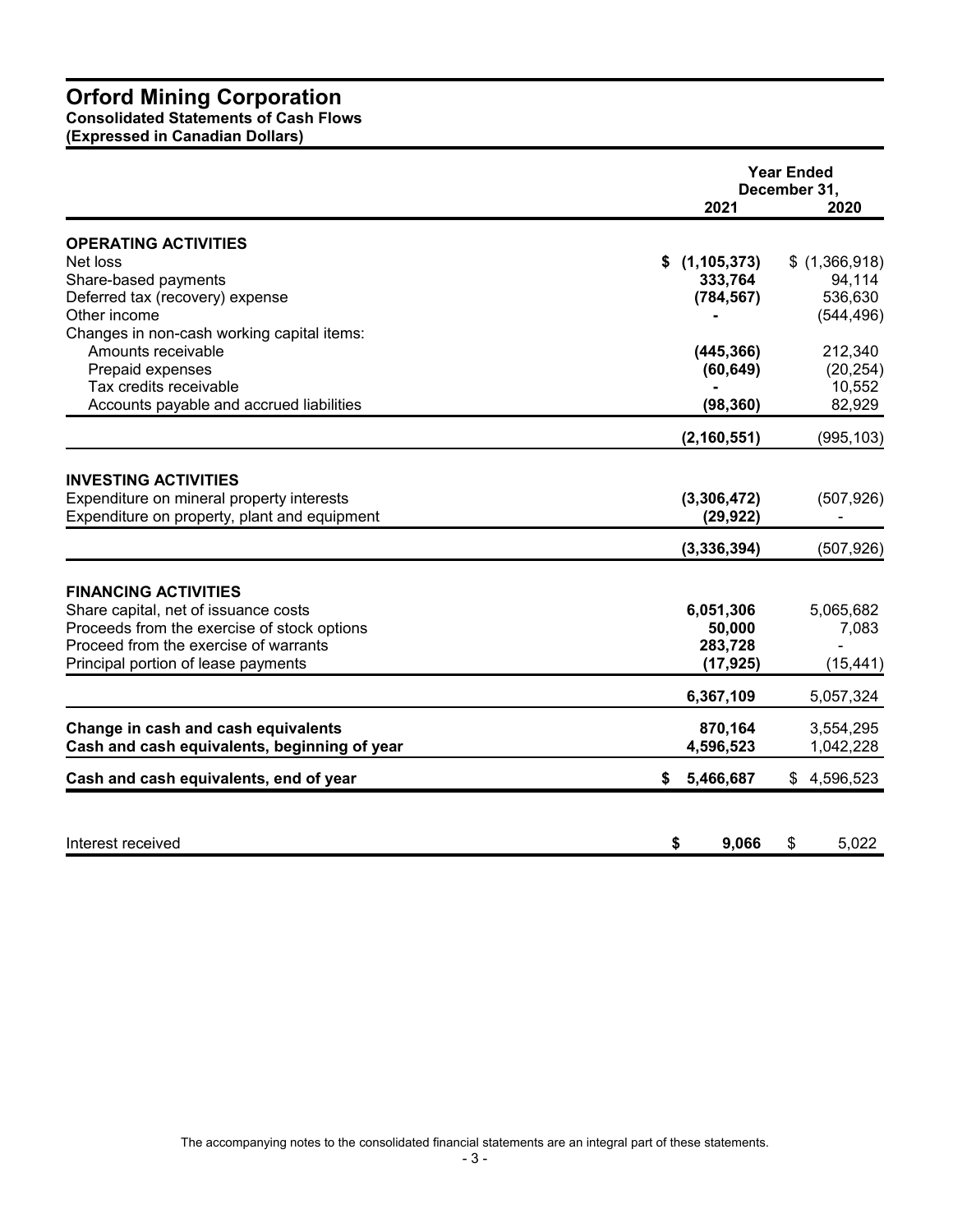**Consolidated Statements of Changes in Equity (Expressed in Canadian Dollars, except per share data)** 

|                                                 | <b>Share Capital</b> |              | <b>Contributed</b> |                               |               |  |
|-------------------------------------------------|----------------------|--------------|--------------------|-------------------------------|---------------|--|
|                                                 | <b>Number</b>        | Amount       | <b>Surplus</b>     | <b>Deficit</b>                | Total         |  |
| Balance, January 1, 2020                        | 95,178,682           | \$24,743,237 | 4,451,064<br>S.    | $$ (22, 430, 264)$ \$         | 6,764,037     |  |
| Private placements (note 8(i))                  | 21,453,968           | 4,901,120    | 164,562            |                               | 5,065,682     |  |
| Flow-through premium (note 8(i))                |                      | (1,320,277)  |                    |                               | (1,320,277)   |  |
| Shares issued for the exercise of stock options | 141,666              | 12,903       | (5,820)            |                               | 7,083         |  |
| Share-based compensation                        |                      |              | 162,962            |                               | 162,962       |  |
| Net and comprehensive loss for the year         |                      |              |                    | (1,366,918)                   | (1,366,918)   |  |
| Balance, December 31, 2020                      | 116,774,316          | 28,336,983   | 4,772,768          | (23,797,182)                  | 9,312,569     |  |
| Private placement, net (note 8(ii)(iii))        | 29,789,813           | 5,876,396    | 174,911            |                               | 6,051,307     |  |
| Flow-through premium (note 8(ii)(iii))          |                      | (949, 901)   |                    |                               | (949, 901)    |  |
| Shares issued for property acquisition (note 6) | 632,023              | 112,500      |                    |                               | 112,500       |  |
| Shares issued for the exercise of stock options | 479,999              | 92,349       | (42, 349)          |                               | 50,000        |  |
| Shares issued for the exercise of warrants      | 1,418,641            | 297,914      | (14,186)           |                               | 283,728       |  |
| Share-based compensation                        |                      |              | 341,466            |                               | 341,466       |  |
| Net and comprehensive loss for the year         |                      |              |                    | (1,105,373)                   | (1, 105, 373) |  |
| Balance, December 31, 2021                      | 149,094,792          | \$33,766,241 | 5,232,610<br>S.    | \$ (24,902,555) \$ 14,096,296 |               |  |

The accompanying notes to the consolidated financial statements are an integral part of these statements.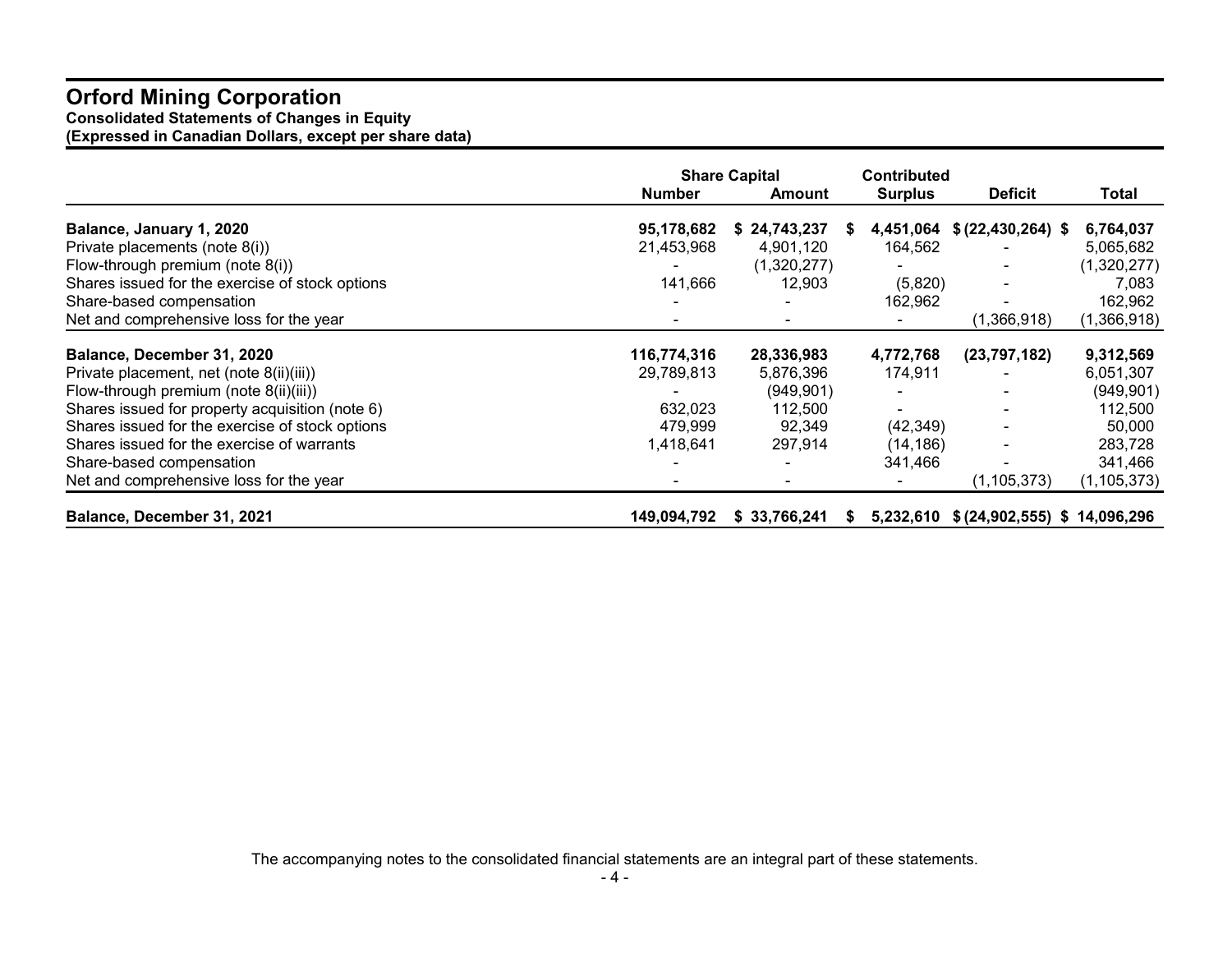# **1. Nature of operations and going concern**

Orford Mining Corporation ("Orford") is incorporated under the *Business Corporations Act* (Ontario) and its registered office is located at 2 St.Clair Avenue West, 18th Floor in Toronto, Ontario, Canada. Orford's common shares are listed on the TSX Venture Exchange under the ticker symbol "ORM".

The consolidated financial statements of the Corporation comprise the accounts of Orford and its wholly-owned subsidiary, Condor Precious Metals Inc. ("Condor"). Collectively, these entities are referred to as the "Corporation".

The Corporation is a mineral resource company primarily focused on the acquisition, exploration and evaluation of base and precious metal assets. The business of mining and exploring for minerals involves a high degree of risk, and there can be no assurance that planned exploration and evaluation programs will result in profitable mining operations. The recoverability of amounts shown for mineral property interests is dependent upon several factors including, but not limited to, the discovery of economically recoverable reserves, confirmation of the Corporation's interest in the underlying mineral claims, obtaining the necessary development permits, and the ability of the Corporation to obtain necessary financing to complete further exploration and evaluation or, alternatively, upon disposition of such property at a profit. Changes in future conditions could require material write-downs of the carrying values of mineral property interests and property, plant and equipment.

The accompanying consolidated financial statements have been prepared using International Financial Reporting Standards ("IFRS") applicable to a going concern, which contemplates the realization of assets and settlement of liabilities in the normal course of business as they come due. In assessing whether the going concern assumption is appropriate, management considers all available information about the future, which is at least, but not limited to, twelve months from the end of the reporting period.

The Corporation had working capital of \$5,716,274 and an accumulated deficit of \$24,902,555 as at December 31, 2021 and incurred a net loss of \$1,105,373 for the year then ended. Working capital included cash and cash equivalents of \$5,466,687. The Corporation is in its early stages, and as is common with similar companies, it raises financing for its exploration and evaluation activities and other commitments. These circumstances indicate the existence of material uncertainties that cast significant doubt upon the Corporation's ability to continue as a going concern and accordingly, the appropriateness of the use of IFRS applicable to a going concern. These consolidated financial statements do not reflect the adjustments to the carrying values of assets and liabilities, expenses and financial position classifications that would be necessary if the going concern assumption was not appropriate. These adjustments could be material.

The Corporation's ability to continue future operations and fund its operations is dependent on management's ability to secure additional financing in the future, which may be completed in a number of ways including, but not limited to, the issuance of equity instruments, expenditure reductions, or a combination of strategic partnerships, joint venture arrangements, royalty financing and other capital market alternatives. If management is unable to obtain new funding, the Corporation may be unable to continue its operations, and amounts realized for assets might be less than amounts reflected in these consolidated financial statements.

Commencing in March 2020, the outbreak of the novel strain of coronavirus known as "COVID19" has resulted in governments worldwide enacting emergency measures to combat the spread of the virus. These measures, which include the implementation of travel bans, self-imposed quarantine periods and social distancing, have caused material disruption to businesses globally resulting in an economic slowdown. Global equity markets have experienced significant volatility and weakness. Governments and central banks have reacted with significant monetary and fiscal interventions designed to stabilize economic conditions. The duration and impact of the COVID19 pandemic is unknown at this time, as is the efficacy of the government and central bank interventions. It is not possible to reliably estimate the length and severity of these developments and the impact on the financial results and condition of the Corporation.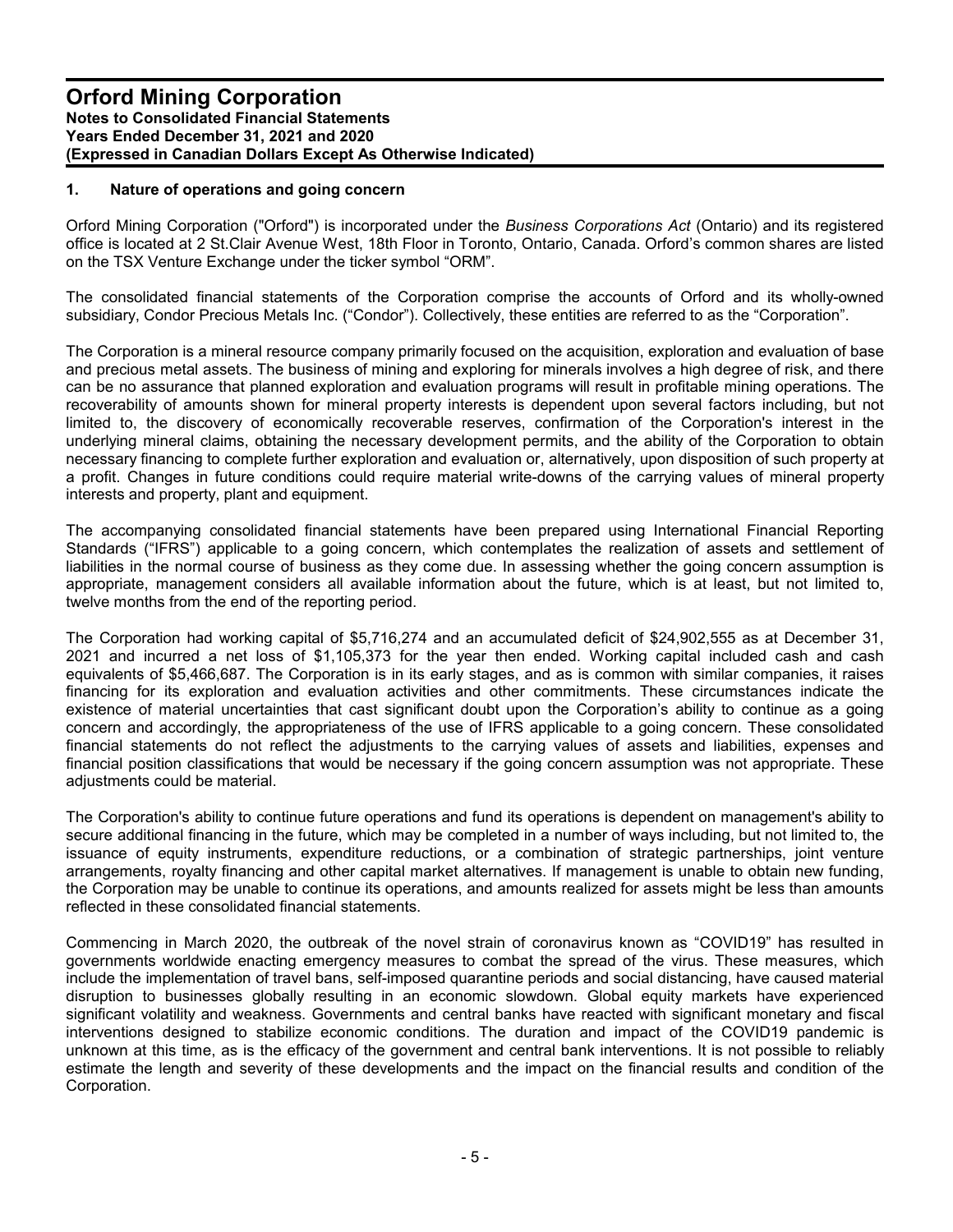# **2. Basis of Presentation and Accounting Policies**

#### *Basis of Presentation*

These consolidated financial statements have been prepared in accordance with IFRS as issued by the International Accounting Standards Board ("IASB").

The consolidated financial statements were authorized for publication by the Board of Directors on April 21, 2021.

#### *Basis of measurement*

These consolidated financial statements have been prepared on a historical cost basis. In addition, these consolidated financial statements have been prepared using the accrual basis of accounting except for cash flow information.

#### *Functional and Presentation Currency*

Items included in the consolidated financial statements are measured using the currency of the primary economic environment in which the Corporation operates (the "functional currency"). The consolidated financial statements are presented in Canadian dollars, which is the functional currency of the Corporation.

#### *Foreign Currency Translation of Transactions*

In preparing the consolidated financial statements, transactions in currencies other than the Corporation's functional currency (foreign currencies) are recorded at the rates of exchange prevailing at the dates of the transactions. At each statement of financial position date, monetary assets and liabilities are translated using the period-end foreign exchange rate. Non-monetary assets and liabilities are translated using the historical rate on the date of the transaction. All gains and losses on translation of these foreign currency transactions are included in the consolidated statement of comprehensive loss within foreign exchange.

#### *Cash and cash equivalents*

Cash and cash equivalents comprise cash at bank and on hand as well as other highly liquid short-term investments with original maturities of three months or less or that can be redeemed at any time without penalties.

#### *Mineral property interest*

The Corporation is in the exploration and evaluation stage with respect to investments in mineral properties and follows the practice of expensing all costs relating to the acquisition, exploration, and evaluation of mineral claims. Such costs include, but are not limited to, geological, geophysical studies, exploratory drilling and sampling. Capitalization of exploration and evaluation expenditures commences when a National instrument 43-101 Standards of Disclosure for Mineral Projects ("NI 43-101") technical report has been published for an area of interest.

The Corporation recognizes, in income, costs recovered on mineral properties when amounts received or receivable are in excess of the carrying amount.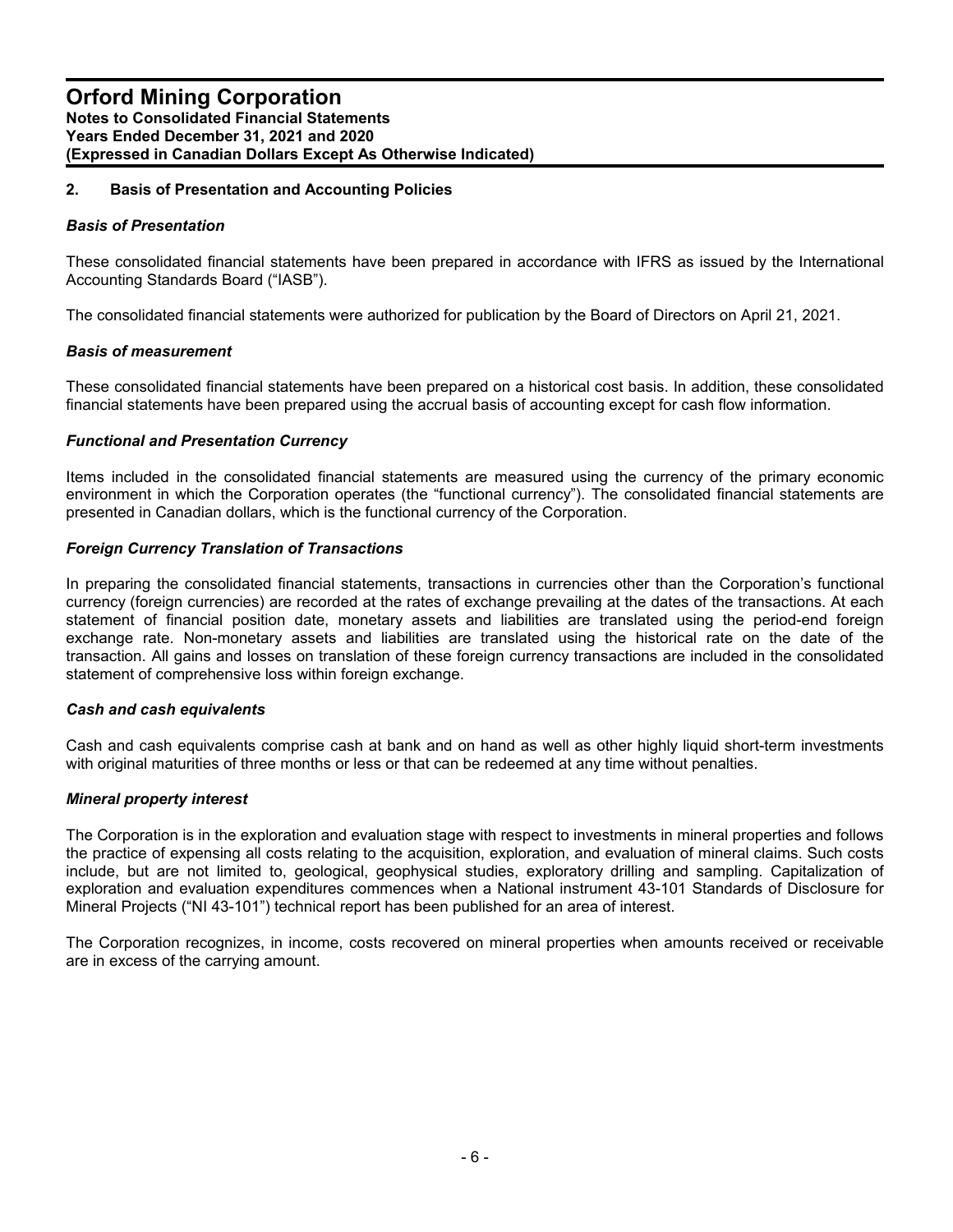#### *Property, plant and equipment*

Property, plant and equipment ("PPE") are carried at cost, less accumulated depreciation and accumulated impairment losses.

The cost of an item of PPE consists of the purchase price, any costs directly attributable to bringing the asset to the location and condition necessary for its intended use and an initial estimate of the costs of dismantling and removing the item and restoring the site on which it is located. Repairs and maintenance costs are charged to the consolidated statement of comprehensive loss during the period in which they are incurred. Depreciation is recognized based on the cost of an item of PPE, less its estimated residual value, over its estimated useful life at the following rate:

| <b>Detail</b>        | Method                     |
|----------------------|----------------------------|
| Camp and field costs | Straight-line over 5 years |

An asset's residual value, useful life and depreciation method are reviewed, and adjusted if appropriate, on an annual basis.

An item of PPE is de-recognized upon disposal or when no future economic benefits are expected to arise from the continued use of the asset. Any gain or loss arising on disposal of the asset, determined as the difference between the net disposal proceeds and the carrying amount of the asset, is recognized in profit or loss in the consolidated statement of comprehensive loss.

Where an item of PPE consists of major components with different useful lives, the components are accounted for as separate items of PPE. Expenditures incurred to replace a component of an item of PPE that is accounted for separately, including major inspection and overhaul expenditures, are capitalized.

#### *Leases*

At inception of a contract, the Corporation assesses whether a contract is, or contains, a lease by determining whether the contract conveys the right to control the use of an identified asset for a period of time in exchange for consideration. A right-of-use asset and lease liability is recognized at the lease commencement date. The right-of-use asset is initially measured at cost, which comprises the initial amount of the lease liability adjusted for any lease payments made at or before the commencement date, plus any initial direct costs incurred, less any lease incentives received. The right-ofuse asset is subsequently depreciated using the straight-line method from the commencement date to the end of the lease term, including periods covered by an option to extend the lease if the Corporation is reasonably certain to exercise that option. In addition, the right-of-use asset is periodically reduced by impairment losses, if any, and adjusted for certain remeasurements of the lease liability. The lease liability is initially measured at the present value of the lease payments remaining to be paid at the commencement date. The lease payments are discounted using the implicit interest rate in the lease. Variable lease payments that do not depend on an index or rate are not included in the measurement of the lease liability. If the rate cannot be readily determined, the Corporation's incremental rate of borrowing is used. The lease liability is subsequently measured to reflect a constant periodic rate of interest on the remaining balance of the lease liability whereby the balance is increased by interest expense and decreased by lease payments. It is remeasured when there is a change in future lease payments arising from a change in an index or rate, if there is a change in the Corporation's estimate of the amount expected to be payable under a residual value guarantee, or if the Corporation changes its assessment of whether it will exercise a purchase, extension or termination option.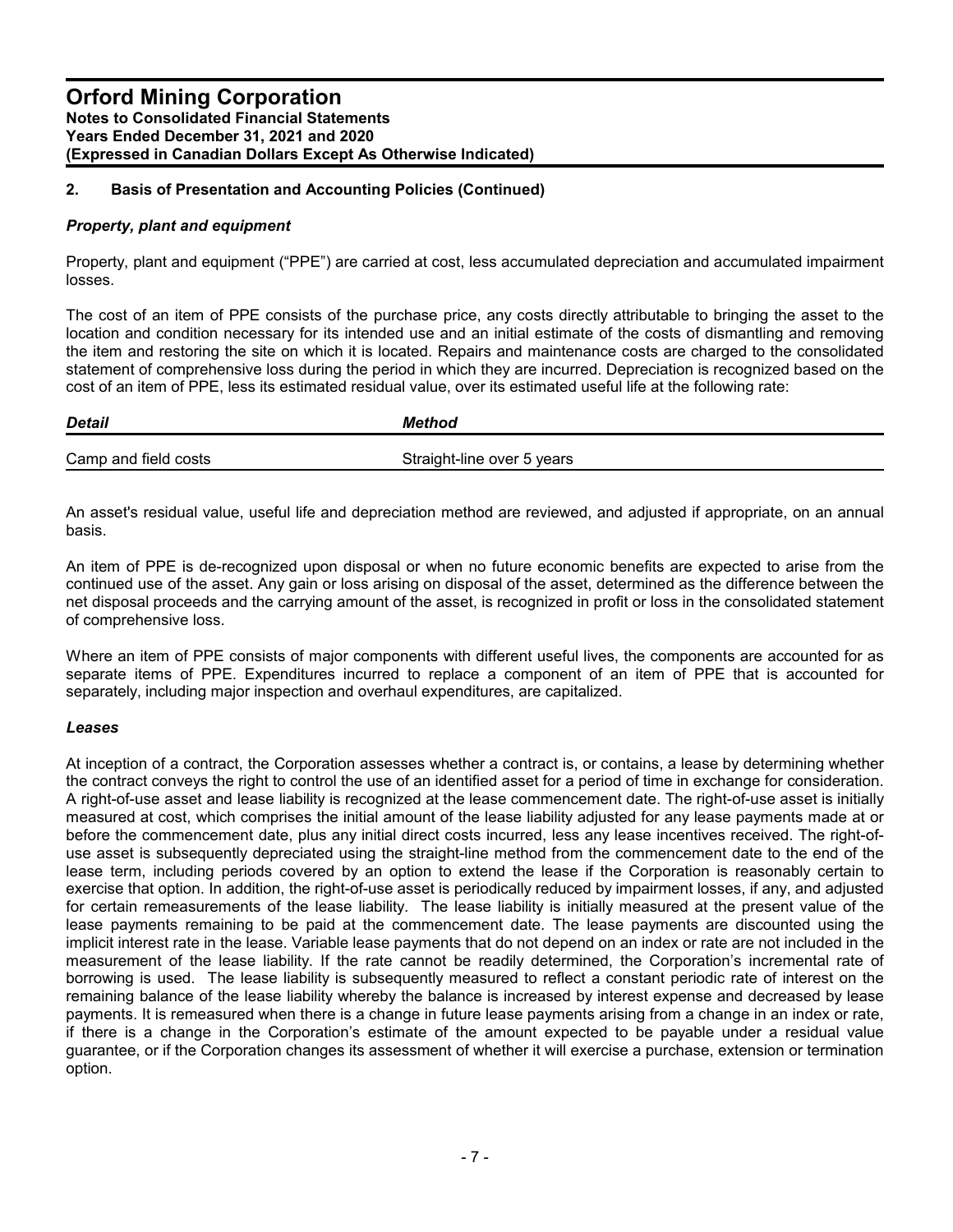#### *Leases (continued)*

The Corporation presents right-of-use assets within property, plant and equipment and lease liabilities separately in the consolidated statement of financial position.

The Corporation has elected not to recognize right-of-use assets and lease liabilities for leases that have a lease term of twelve months or less and leases of low value assets. The Corporation recognizes the lease payments associated with these leases as an expense on a straight-line basis over the lease term.

#### *Impairment of non-financial assets*

Mineral property interests are reviewed for impairment if there is any indication that the carrying amount may not be recoverable. If any such indication is present, the recoverable amount of the asset is estimated in order to determine whether impairment exists. Where the asset does not generate cash flows that are independent from other assets, the Corporation estimates the recoverable amount of the asset group to which the asset belongs.

An asset's recoverable amount is the higher of fair value less costs to sell and value in use. In assessing value in use, the estimated future cash flows are discounted to their present value, using a pre-tax discount rate that reflects current market assessments of the time value of money and the risks specific to the asset for which estimates of future cash flows have not been adjusted.

If the recoverable amount of an asset or asset group is estimated to be less than its carrying amount, the carrying amount is reduced to the recoverable amount. Impairment is recognized immediately as additional depreciation or amortization. Where an impairment subsequently reverses, the carrying amount is increased to the revised estimate of recoverable amount but only to the extent that this does not exceed the carrying value that would have been determined if no impairment had previously been recognized. A reversal is recognized as a reduction in the depreciation or amortization charge for the period.

#### *Flow-through shares*

The Corporation may finance some exploration expenditures through the issuance of flow-through shares. The resource expenditure deductions for income tax purposes are renounced to investors in accordance with the appropriate income tax legislation. The Corporation recognizes a deferred tax liability for flow-through shares and a deferred tax expense, at the moment the eligible expenditures are incurred. The difference between the quoted price of the common shares or the amount recognized in common shares and the amount the investors pay for the shares (the "premium") is recognized as another liability, which is reversed as a deferred tax recovery when eligible expenditures have been made.

#### *Financial instruments*

Financial assets and financial liabilities are recognized when the Corporation becomes a party to the contractual provisions of the instrument. Financial assets are derecognized when the rights to receive cash flows from the assets have expired or have been transferred and the Corporation has transferred substantially all risks and rewards of ownership. Financial assets and liabilities are offset and the net amount is reported in the consolidated statement of financial position when there is an unconditional and legally enforceable right to offset the recognized amounts and there is an intention to settle on a net basis, or realize the asset and settle the liability simultaneously.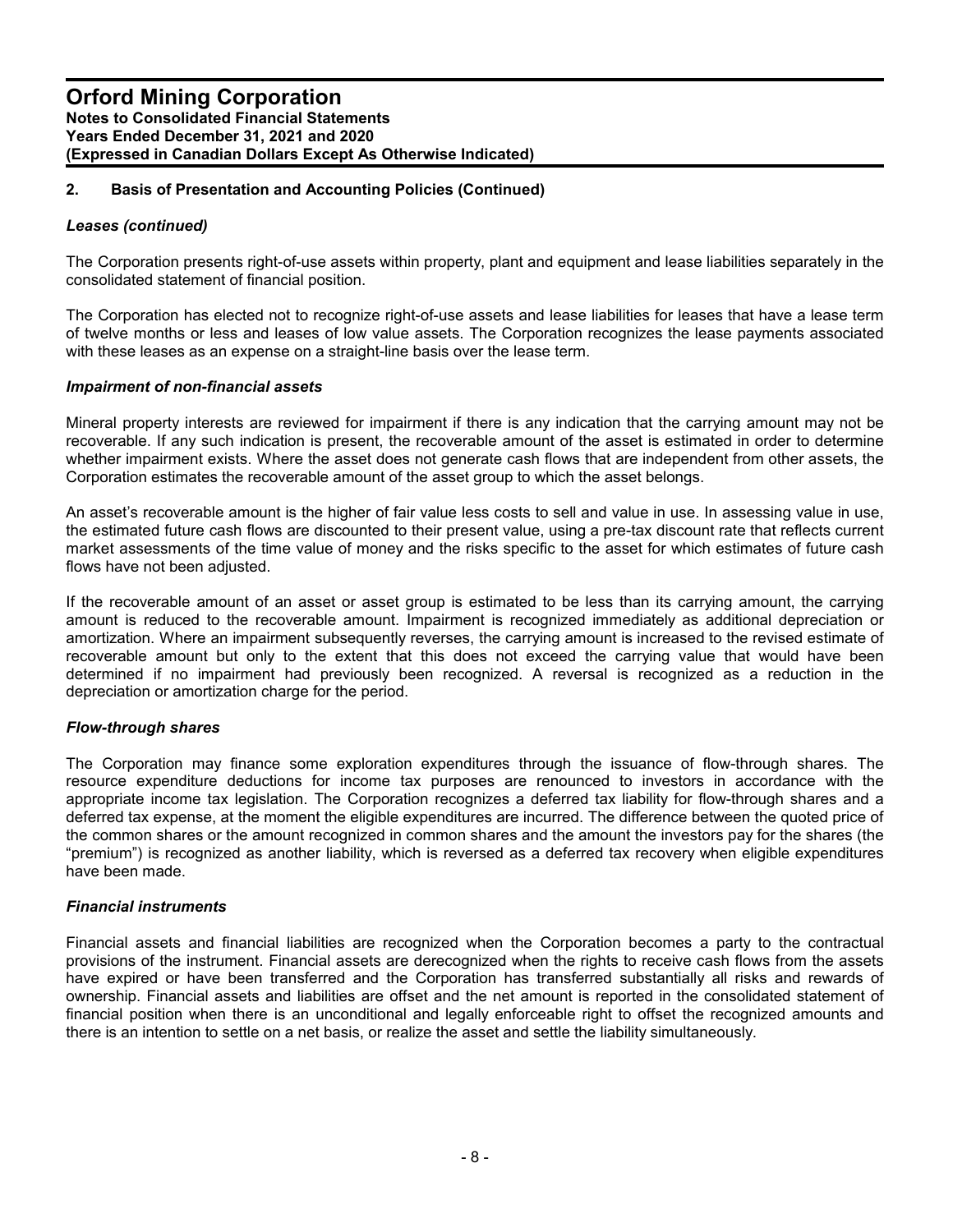#### *Financial instruments (continued)*

#### Financial assets

Financial assets are initially measured at fair value. If the financial asset is not subsequently accounted for at fair value through profit or loss, then the initial measurement includes transaction costs that are directly attributable to the asset's acquisition or origination. On initial recognition, the Corporation classifies its financial assets in the following measurement categories:

- measured subsequently at amortized cost; or
- measured subsequently at fair value (either through other comprehensive loss, or through net loss).

Currently, all of the Corporation's financial assets are measured at amortized cost.

A financial asset is subsequently measured at amortized cost, using the effective interest method and net of any impairment loss when:

- the financial asset is held within a business model whose objective is to hold financial assets in order to collect contractual cash flows; and
- the contractual terms of the financial asset give rise on specified dates to cash flows that are solely payments of principal and interest on the principal amount outstanding.

#### Financial liabilities

Currently, the Corporation's financial liabilities are subsequently measured at amortized cost using the effective interest rate method.

#### Impairment of financial assets

The Corporation assesses on a forward-looking basis the expected credit loss associated with its debt instruments carried at amortized cost. The impairment methodology applied depends on whether there has been a significant increase in credit risk.

The Corporation assumes that the credit risk on a financial instrument has not increased significantly since initial recognition if the financial instrument is determined to have low credit risk at the reporting date. An external rating of investment grade is considered to indicate that a financial instrument may be considered as having low credit risk.

The Corporation applies the simplified approach for trade receivables (including other receivables), which requires lifetime expected credit losses to be recognized from initial recognition of the receivables.

#### *Provisions and contingent liabilities*

Provisions are recognized when present obligations as a result of a past event will probably lead to an outflow of economic resources by the Corporation and amounts can be estimated reliably. Timing or amount of the outflow may still be uncertain. A present obligation arises from the presence of a legal or constructive commitment that has resulted from past events, for example, legal disputes and similar liabilities, or onerous contracts.

Provisions are measured at the estimated expenditure required to settle the present obligation, based on the most reliable evidence available at the reporting date, including the risks and uncertainties associated with the present obligation. Provisions are discounted when the time value of money is significant.

All provisions are reviewed at each reporting date and adjusted to reflect the current best estimates.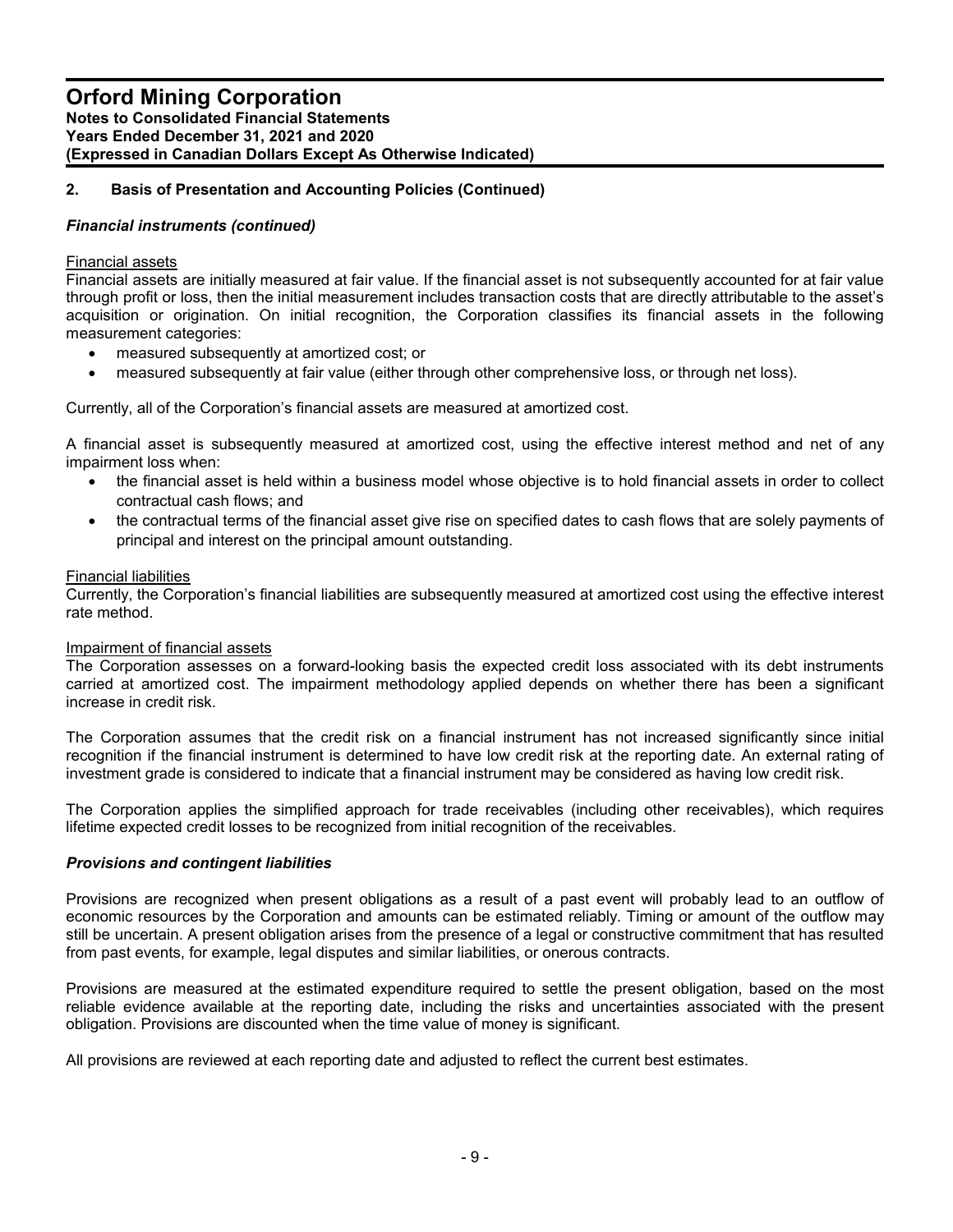#### *Restoration, rehabilitation and environmental obligations*

A legal or constructive obligation to incur restoration, rehabilitation and environmental costs may arise when environmental disturbance is caused by the exploration, evaluation, development or ongoing production of a mineral property interest. Such costs arising from the decommissioning of a plant and other site preparation work, discounted to their net present value, are provided for and capitalized at the start of each project to the carrying amount of the asset, as soon as the obligation to incur such costs arises. The discount rate used is based on a pre-tax rate that reflects current market assessments of the time value of money and the risks specific to the liability, excluding the risks for which future cash flow estimates have already been adjusted. The related liability is adjusted each period for the unwinding of the discount rate, and if required, for changes to the current market-based discount rate, amount and timing of the underlying cash flows needed to settle the obligation. The Corporation also records a corresponding asset amount which is amortized over the remaining service life of the asset.

#### *Income taxes*

Income tax on the profit or loss for the periods presented comprises current and deferred tax. Income tax is recognized in profit or loss except to the extent that it relates to items recognized directly in other comprehensive income or in equity, in which case it is recognized in other comprehensive income or in equity, respectively.

Current tax expense is the expected tax payable on the taxable income for the year, using tax rates enacted or substantively enacted at period-end, adjusted for amendments to tax payable with regards to previous years. Management periodically evaluates positions taken in tax returns with respect to situations in which applicable tax regulation is subject to interpretation. It establishes provisions where appropriate on the basis of amounts expected to be paid to the tax authorities.

Deferred tax is provided using the statement of financial position liability method, providing for temporary differences between the tax bases of assets and liabilities and their carrying amounts in the consolidated financial statements. Deferred taxes are not recognized where the temporary difference arises from the initial recognition of goodwill or the initial recognition of an asset or liability in a transaction that does not affect either accounting or taxable profit or loss, other than where the initial recognition of such an asset or liability arises in a business combination. The amount of deferred tax provided is based on the expected manner of realization or settlement of the carrying amount of assets and liabilities, using tax rates enacted or substantively enacted at the reporting date.

A deferred tax asset is recognized only to the extent that it is probable that future taxable profits will be available against which the asset can be utilized.

Deferred income tax assets and liabilities are presented as non-current. Assets and liabilities are offset when there is a legally enforceable right to offset current tax assets against current tax liabilities or deferred tax assets against deferred tax liabilities and the respective assets and liabilities relate to income taxes levied by the same taxation authority on either the same taxable entity or different taxable entities where there is an intention to settle the balances on a net basis.

#### *Loss per share*

The Corporation presents basic and diluted loss per share data for its common shares, calculated by dividing the loss attributable to common shareholders of the Corporation by the weighted average number of common shares outstanding during the period. Diluted earnings per share if applicable, would be determined by adjusting the earnings attributable to common shareholders and the weighted average number of common shares outstanding for the effects of all warrants and options outstanding that may add to the total number of common shares, if any.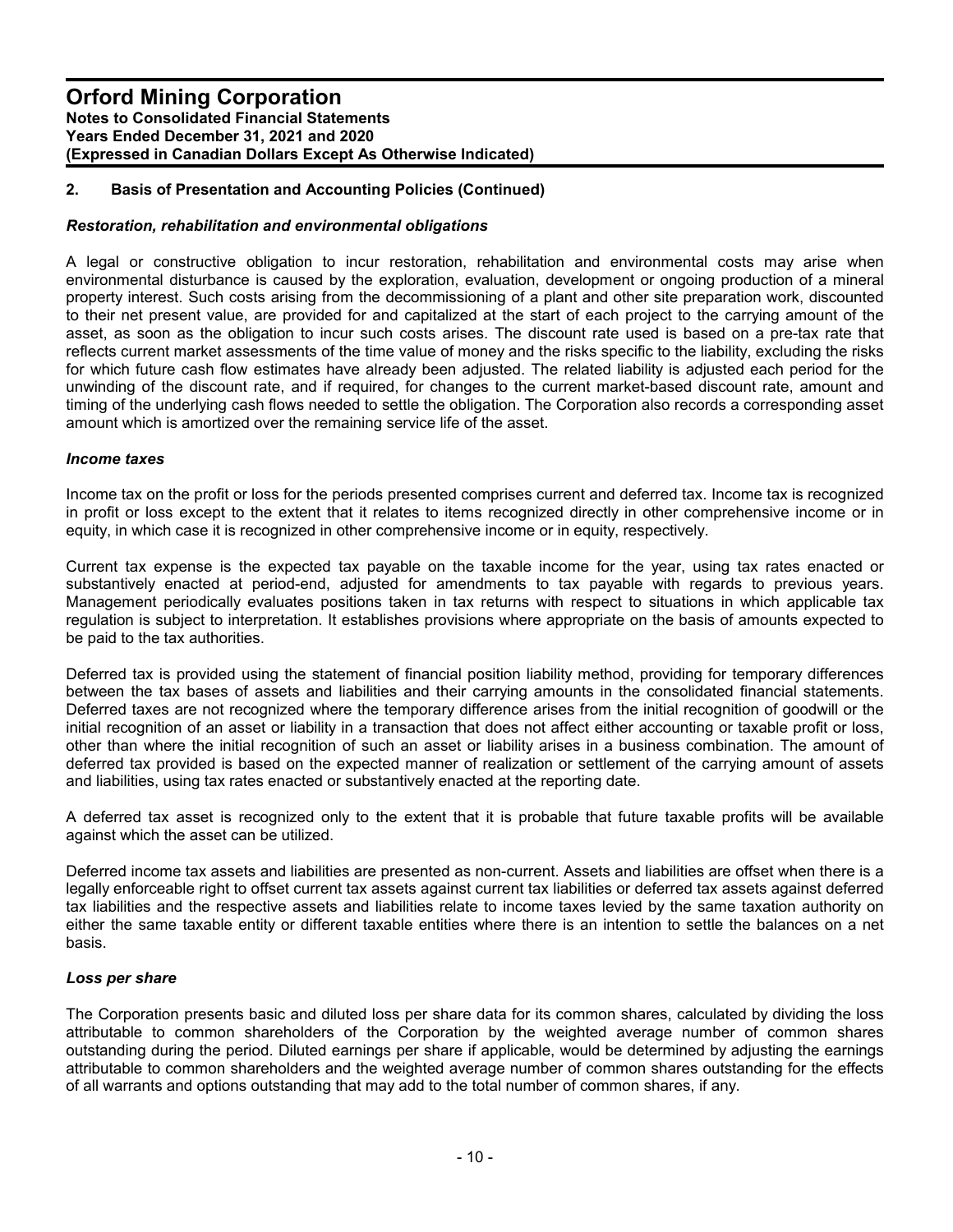#### *Share capital and warrants*

Common shares and warrants are classified as equity. Incremental costs directly attributable to the issuance of shares or warrants are recognized as a deduction from the proceeds in equity in the period that the transaction occurs.

#### *Share-based payment transactions*

The fair value of share options granted is recognized as an expense, or capitalized to mineral property interests, over the vesting period with a corresponding increase in contributed surplus. An individual is classified as an employee when the individual is an employee for legal or tax purposes (direct employee) or provides services similar to those performed by a direct employee.

The fair value is measured at the grant date and recognized over the period during which the options vest. The fair value of the options granted is measured using the Black Scholes option pricing model, taking into account the terms and conditions upon which the options were granted. At each financial position reporting date, the amount recognized as an expense is adjusted to reflect the actual number of share options that are expected to vest.

#### *Refundable tax credits for mining exploration expenses*

The Corporation is entitled to a refundable tax credit on eligible mining exploration expenses incurred in the province of Quebec. The tax credit is accounted for against the related exploration and evaluation expenses incurred in mineral property interests.

#### *Segment disclosures*

The Corporation currently operates in a single segment - the acquisition, exploration, evaluation and development of mineral properties. As at December 31, 2021 and for the year then ended, all of the Corporation's activities are conducted in Quebec, Canada.

#### *Accounting standards effective for future periods*

There are no IFRS or IFRIC interpretations that are not yet in effect that are currently expected to have a material impact on the Corporation.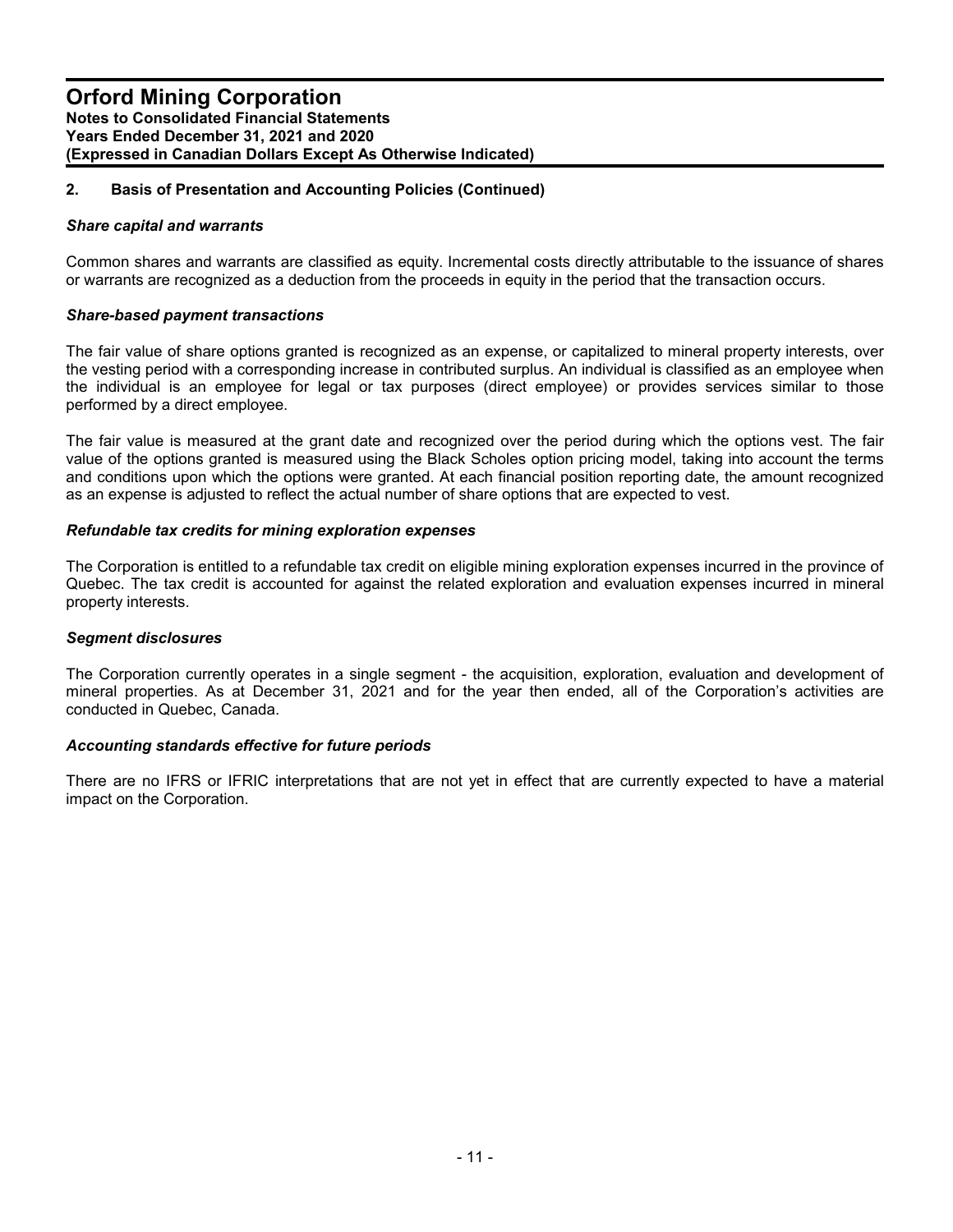# **3. Critical Judgements, Estimates, Assumptions and Risks**

Many of the amounts included in the consolidated financial statements require management to make judgments and/or estimates. These judgments and estimates are continuously evaluated and are based on management's experience and knowledge of the relevant facts and circumstances. Actual results may differ from the amounts included in the consolidated financial statements.

Areas of significant judgment and estimates affecting the amounts recognized in the consolidated financial statements include:

(i) Impairment of non-financial assets

The estimate of recoverable amounts with respect to non-financial assets are based on numerous assumptions and may differ significantly from actual recoverable amounts. The recoverable amounts are based, in part, on certain factors that may be partially or totally outside of the Corporation's control. This evaluation involves a comparison of the estimated recoverable amounts of non-financial assets to their carrying values. The recoverable amount estimates may differ from actual recoverable amounts and these differences may be significant and could have a material impact on the Corporation's financial position and results of operations. Asset groups are reviewed for an indication of impairment at each statement of financial position date or when a triggering event is identified. This determination requires significant judgment. As the Corporation's projects are in the exploration and evaluation stage, factors which could trigger an impairment review include, but are not limited to, an expiry of the right to explore in the specific area during the period or will expire in the near future, and is not expected to be renewed; substantive exploration and evaluation expenditures in a specific area are neither budgeted nor planned; exploration for and evaluation of mineral resources in a specific area have not led to the discovery of commercially viable quantities of mineral resources and the Corporation has decided to discontinue such activities in the specific area; sufficient data exists to indicate that, although a development in a specific area is likely to proceed, the carrying amount of the assets is unlikely to be recovered in full from successful development or by sale; significant negative industry or economic trends; interruptions in exploration and evaluation activities; and a significant drop in current or forecasted base and precious metal prices.

(ii) Income taxes and refundable tax credits

The Corporation is subject to income and mining taxes. Significant judgment is required in determining the total provision for income taxes. Refundable tax credits for mining exploration expenses for the current and prior periods are measured at the amount expected to be recovered, based on management's best estimate and judgment, from the tax authorities as at the statement of financial position date. Uncertainties exist with respect to the interpretation of tax regulations, including credit on mining duties refundable for losses and refundable tax credits for eligible exploration expenses, and the amount and timing of collection. The determination of whether expenditures qualify for exploration tax credits requires significant judgment involving complex technical matters which makes the ultimate tax collection uncertain. As a result, there can be a material difference between the actual tax credits received following final resolution of these uncertain interpretation matters with the relevant tax authority and the recorded amount of tax credits. This difference would necessitate an adjustment to tax credits for mining exploration expenses in future periods. The resolution of issues with the relevant tax authority can be lengthy. As a result, there can be a significant delay in collecting tax credits for mining exploration expenses. Tax credits for mining exploration expenses that are expected to be recovered beyond one year are classified as non-current assets. The amounts recognized in the consolidated financial statements are derived from the Corporation's best estimation and judgment as described above. However, the inherent uncertainty regarding the ultimate approval by the relevant tax authority means that the ultimate amount collected in tax credits and timing thereof could differ materially from the accounting estimates and therefore impact the Corporation's consolidated statements of financial position and cash flows.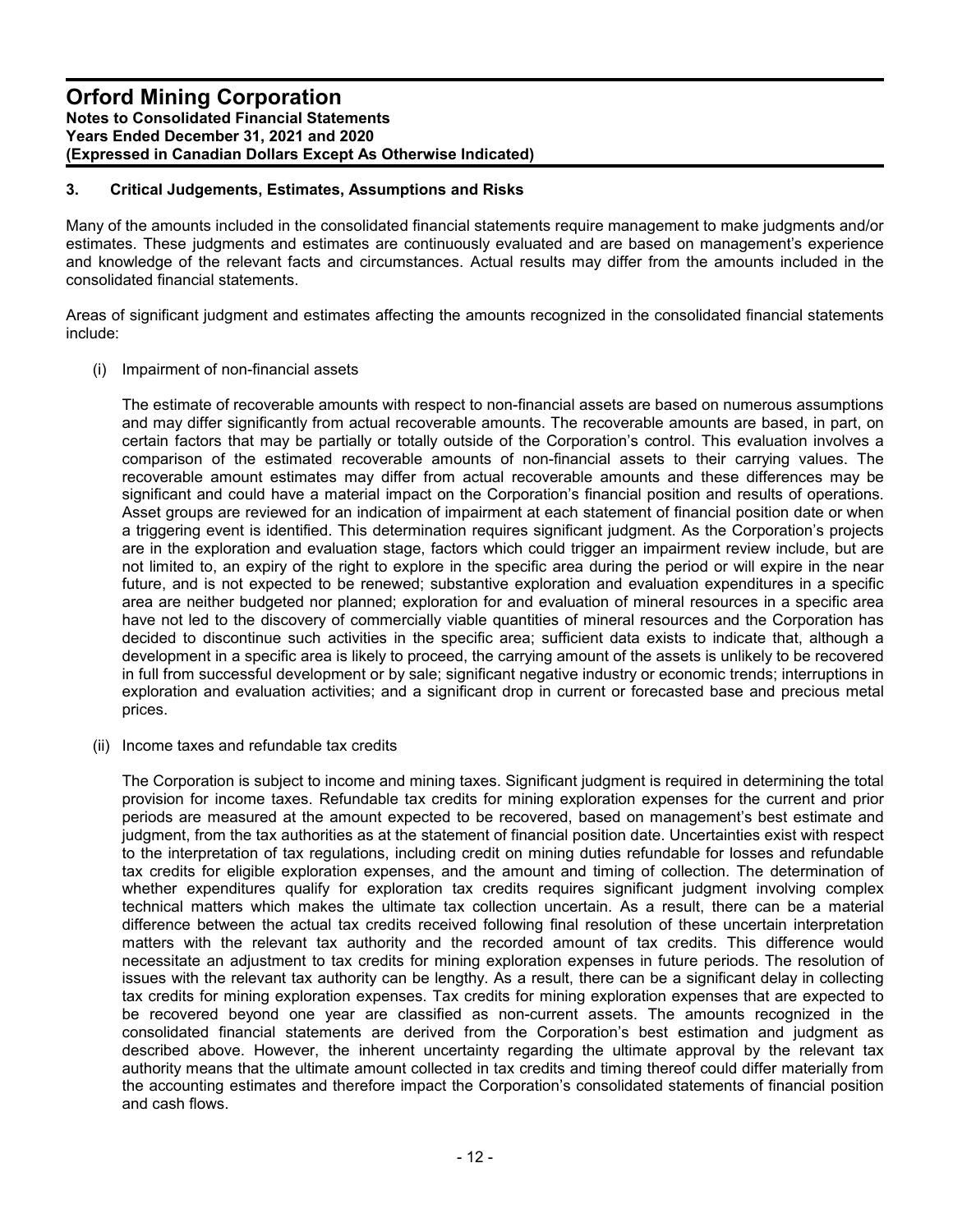# **3. Critical Judgements, Estimates, Assumptions and Risks (Continued)**

(iii) Going concern

The assessment of the Corporation's ability to execute its strategy by funding future working capital and exploration, evaluation, development and acquisition activities involves judgment. Estimates and assumptions are continually evaluated and are based on historical experience and other factors, including expectations of future events that are believed to be reasonable under the circumstances.

(iv) Provision for asset retirement obligation

The Corporation's exploration activities are subject to various laws and regulations governing the protection of the environment. The Corporation recognizes management's best estimate for asset retirement obligations in the period in which they are incurred. Actual costs incurred in future periods could differ materially from the estimates. Additionally, future changes to environmental laws and regulations, timing of estimated cash flows and discount rates could affect the carrying amount of this provision.

#### **4. Cash and cash equivalents**

Components of cash and cash equivalents are as follows:

|                                                                         | As at<br>December 31, December 31,<br>2021 | As at<br>2020                               |
|-------------------------------------------------------------------------|--------------------------------------------|---------------------------------------------|
| Cash<br>Cash equivalents<br>Cash held for Wyloo Metals Pty Ltd (note 6) | 121.368<br>5,285,524<br>59.795             | \$<br>63.454<br>4,533,069<br>$\blacksquare$ |
|                                                                         | \$5,466,687                                | \$4,596,523                                 |

# **5. Property, Plant and Equipment**

|                                                                                                                | Camp and<br><b>Field Costs</b> |    | <b>Equipment</b><br><b>Right of use</b> | <b>Total</b>                   |
|----------------------------------------------------------------------------------------------------------------|--------------------------------|----|-----------------------------------------|--------------------------------|
| Balance as at January 1, 2020<br>Depreciation expense capitalized to mineral property interests                | \$<br>192,792<br>(83,763)      | \$ | 34,975<br>(14, 473)                     | \$<br>227,767<br>(98, 236)     |
| Balance as at December 31, 2020<br>Additions<br>Depreciation expense capitalized to mineral property interests | 109,029<br>29.922<br>(85,065)  |    | 20,502<br>(14,473)                      | 129,531<br>29,922<br>(99, 538) |
| Balance as at December 31, 2021                                                                                | \$<br>53,886                   | S  | 6,029                                   | \$<br>59,915                   |
| As at December 31, 2020<br>Cost<br>Accumulated depreciation                                                    | \$<br>1,001,366<br>(892, 337)  | \$ | 72.363<br>(51, 861)                     | \$<br>1,073,729<br>(944, 198)  |
| Net book value                                                                                                 | \$<br>109,029                  | S  | 20,502                                  | \$<br>129,531                  |
| Balance as at December 31, 2021<br>Cost<br>Accumulated depreciation                                            | \$<br>1,031,288<br>(977,402)   | \$ | 72,363<br>(66,334)                      | \$<br>1,103,651<br>(1,043,736) |
| Net book value                                                                                                 | \$<br>53,886                   | \$ | 6,029                                   | \$<br>59,915                   |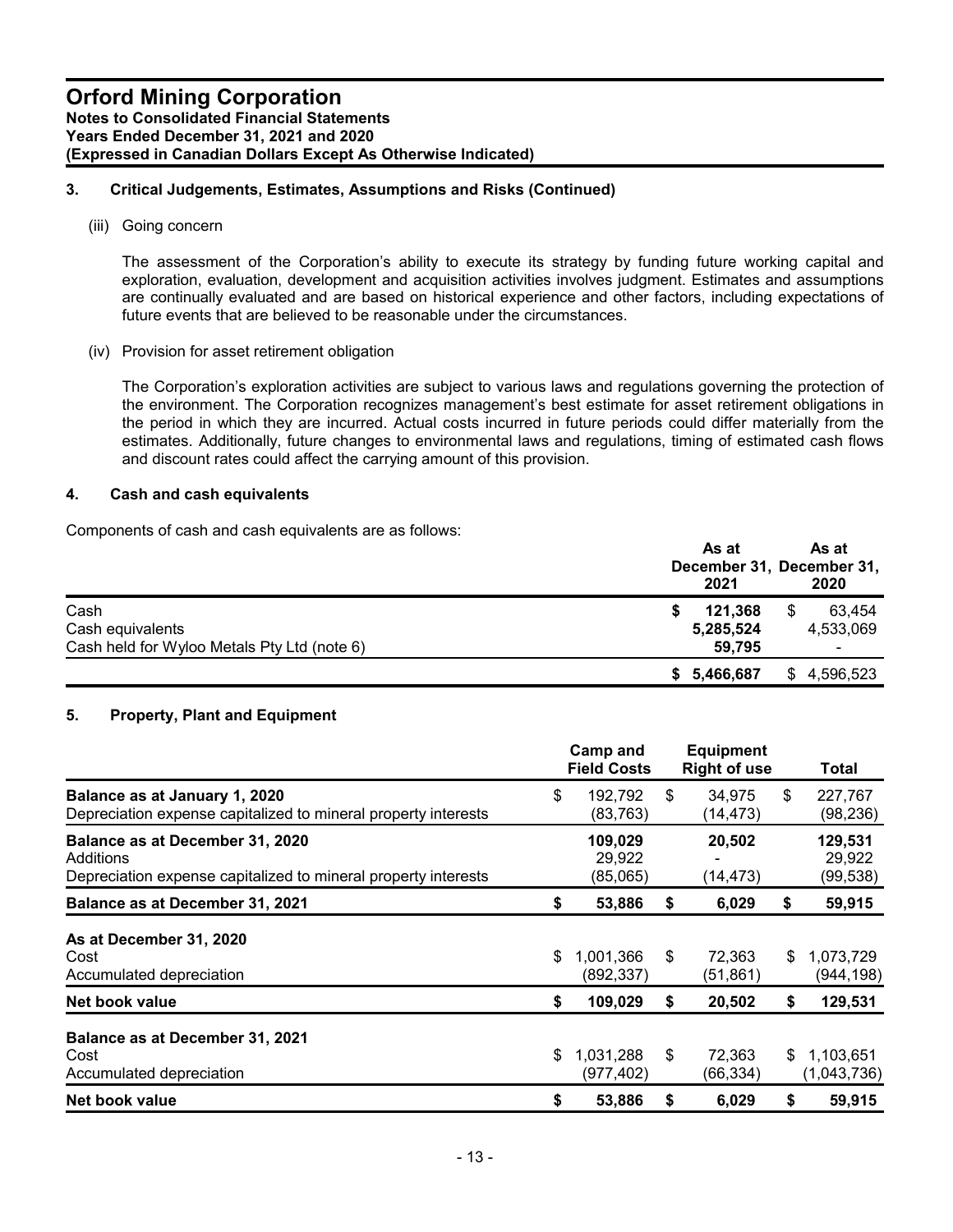# **6. Mineral Property Interest and Exploration and Evaluation Expenditure**

The following tables summarize capitalized costs in respect of properties which have filed an NI 43-101 compliant technical report:

|                                        | Qiqavik      |
|----------------------------------------|--------------|
| Balance as at January 1, 2020          | \$7,869,265  |
| Environment, community and permitting  | 24.234       |
| Exploration                            | 322,330      |
| Property acquisition and maintenance   | 161,362      |
| Share-based payments                   | 68,849       |
| Depreciation                           | 98,236       |
| Impairment loss                        |              |
| Balance as at December 31, 2020        | 8,544,276    |
| Environment, community and permitting  | 11,200       |
| Exploration                            | 3,255,751    |
| Property acquisition and maintenance   | 152,023      |
| Share-based payments                   | 7,702        |
| Depreciation                           | 99,536       |
| <b>Balance as at December 31, 2021</b> | \$12,070,488 |

#### **West Raglan property**

On January 19, 2021, the Corporation reached a definitive agreement with Wyloo Metals Pty Ltd (Wyloo Metals) for a \$25 million earn-in and joint venture over Orford's 100% owned West Raglan property (the Property) in Nunavik, Quebec. The negotiated terms allow Wyloo Metals to earn up to 80% of the Property for total expenditures of \$25 million over 7 years, as follows:

- $\bullet$  On or before the 4<sup>th</sup> anniversary Wyloo Metals may elect to incur aggregate expenditures of \$6 million to earn a 51% undivided interest in the Property and form a joint venture (JV). This includes minimum committed expenditures of \$1 million during the 1<sup>st</sup> year of the agreement;
- $\bullet$  On or before the 5<sup>th</sup> anniversary Wyloo Metals may elect to incur aggregate expenditures of \$11 million to earn a 70% undivided interest in the JV;
- $\bullet$  On or before the 6<sup>th</sup> anniversary Wyloo Metals may elect to incur aggregate expenditures of \$17 million to earn a 75% undivided interest in the JV;
- $\bullet$  On or before the 7<sup>th</sup> anniversary Wyloo Metals may elect to incur aggregate expenditures of \$25 million make a \$1.5 million cash payment to Orford, and complete a feasibility study to earn an 80% undivided interest in the JV; and
- Upon completion of the earn-in period Orford may pro-rata contribute (20%) to maintain its interest in the JV or dilute down to a 2% net smelter return royalty (NSR).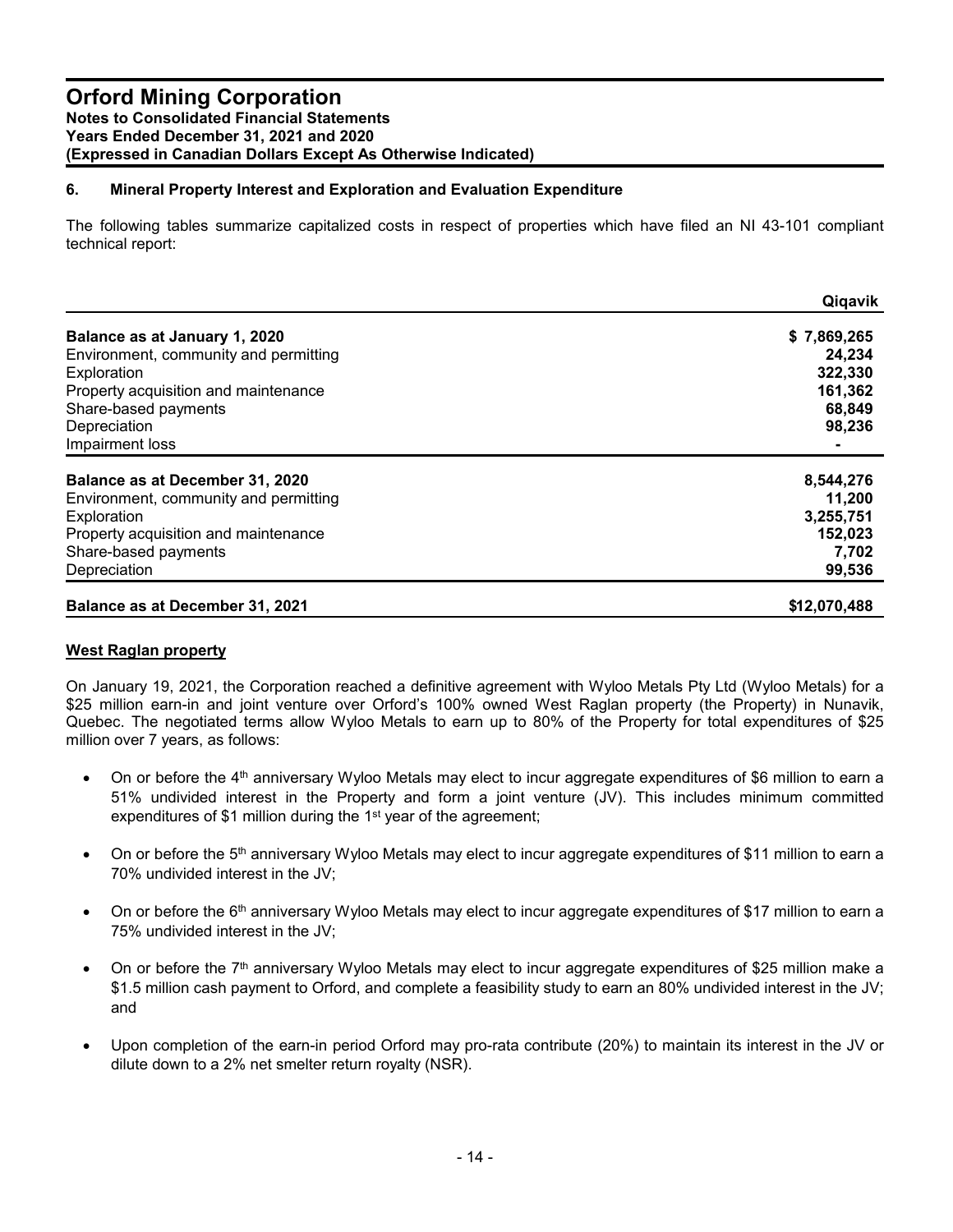# **6. Mineral Property Interest and Exploration and Evaluation Expenditure (continued)**

#### **West Raglan property (continued)**

In connection with this agreement, Orford will act as operator and Wyloo Metals has agreed to advance funds to Orford to incur approved expenditures on the Property. As at December 31, 2021, Wyloo Metals has funded approximately \$1.6 million towards eligible expenditures. As at December 31, 2021, the Corporation held \$59,795 of cash (note 4) and recorded a receivable from Wyloo Metals of \$238,151.

#### **Joutel Eagle property**

On November 30, 2021, the Corporation announced that it entered into a definitive agreement with Globex Mining Enterprises Inc. ("Globex") to acquire its 50 square km, 191 claim property position in the Joutel region of the Quebec Abitibi, the Joutel Eagle Property.

The agreement between Orford and Globex includes both work commitments and cash/share payments over five years for Orford to earn 100% undivided legal and beneficial interest in the Globex properties.

Orford made a firm commitment to spend \$200,000 on the property before the first anniversary date of the agreement and a firm commitment of \$325,000 before the second anniversary date of the agreement. Years three, four and five work commitments are \$350,000, \$650,000 and \$1,250,000 respectively by the end of each of those years. The total work commitment of all five years is \$2,775,000, with more than half that amount in the last two years of the option.

Orford made a firm commitment to make a payment upon signing of \$225,000 (issued 632,023 shares valued at \$112,500 and paid cash of \$112,500) and a further payment of \$200,000 on the first anniversary date of the agreement (all cash payments can be made one half in cash and, at Orford's discretion, one half in common shares of Orford. If Orford elects to continue the option at the start of years three, four and five, then cash payments of \$250,000, \$350,000, and \$350,000 respectively would be due (half cash, half shares as per above). The total in cash to be paid to Globex by Orford to earn 100% undivided legal and beneficial interest in the Globex Joutel properties would be \$1,625,000 (half cash, half shares as per above). Any issuance of shares with respect to the payments described above is subject to the approval of the TSX Venture Exchange.

Upon exercise of the option by Orford, Globex's interest in the Property shall be automatically extinguished and converted to a 3.5% Gross Metal Royalty (GMR). Orford shall retain the right and option, at any time, to purchase 1.5% of this GMR for \$2 million and will retain a first right of refusal on the sale, transfer, assignment or other disposition of all or any part of the remaining GMR.

#### **7. Asset Retirement Obligation**

The asset retirement obligation represents the legal and contractual obligation associated with the eventual closure and reclamation of the Corporation's exploration camp at the West Raglan and Qiqavik projects. The obligation consists of costs associated with reclamation, environmental monitoring, and the removal of tangible assets. As at December 31, 2021, the carrying value of the asset retirement obligation represents the net present value of the estimated undiscounted cash flows required to settle the environmental obligations, which total \$500,000 (December 31, 2020 - \$500,000), using an average discount rate of 0.6% (December 31, 2020 - 0.6%).

**Balance as at December 31, 2020 and December 31, 2021 500,000**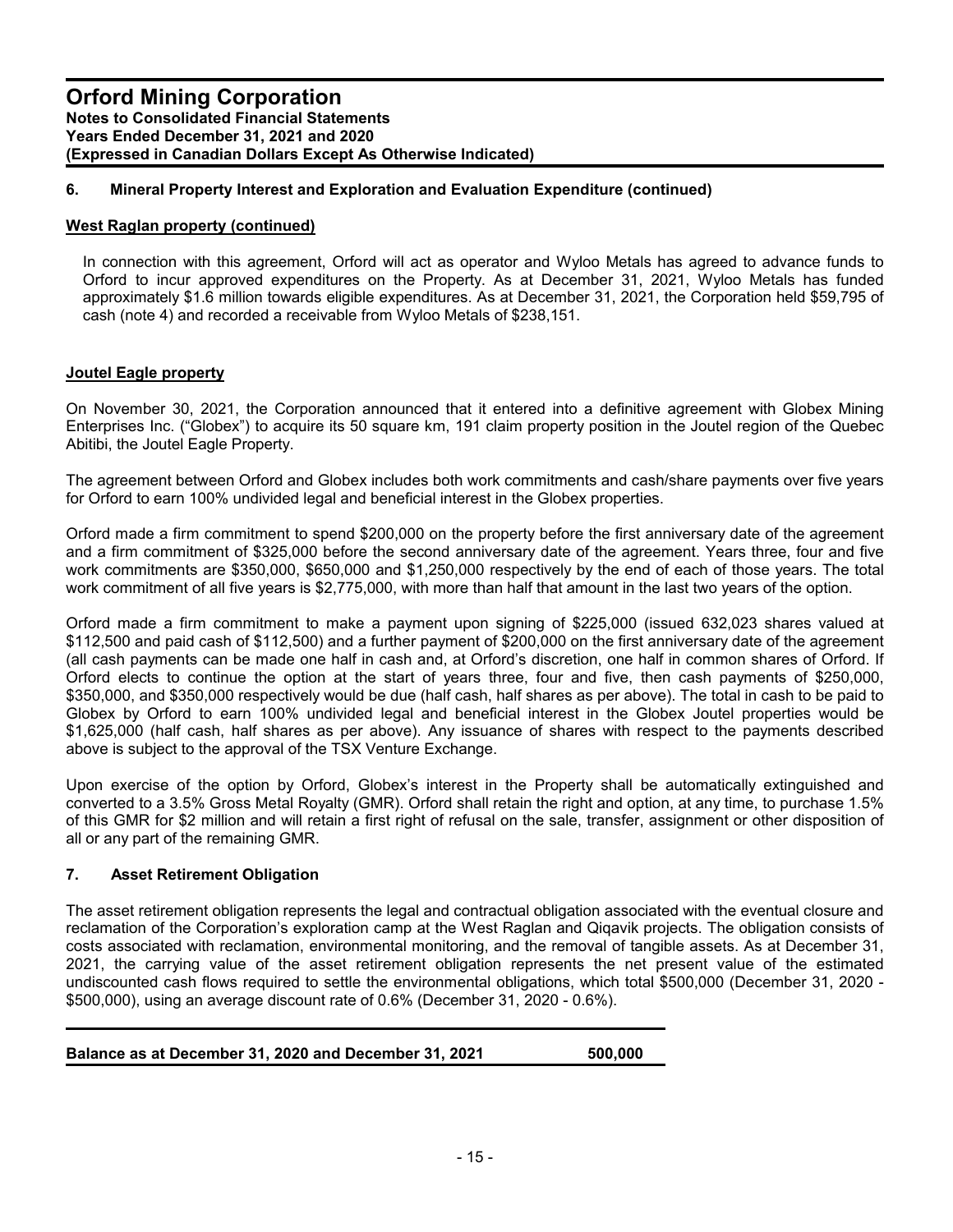# **8. Share Capital**

# *Authorized*

Unlimited number of common shares with no par value, voting.

#### *Issued and outstanding*

As at December 31, 2021, 149,094,792 common shares were issued and outstanding.

(i) On October 16, 2020, the Corporation closed a non-brokered private placement of: (i) 10,253,968 flow-through units at an issue price of \$0.315 per unit, for gross proceeds of \$3,230,000, and (ii) 11,200,000 hard dollar units at an issue price of \$0.18 per unit for gross proceeds of \$2,016,000. Each flow-through unit consisted of one common share and one-half of a common share purchase warrant, each issued on a "flow-through" basis. Each hard dollar unit consisted of one common share and one-half of a common share purchase warrant. Each whole common share purchase warrant entitles the holder to purchase one common share of the Corporation for a period of three years at an exercise price of \$0.26.

Finders received compensation in respect of a portion of the financing consisting of an aggregate of \$180,318 in cash and 672,900 non-transferable finders' warrants. Each finder's warrant entitles the holder to purchase one common share of the Corporation for a period of two years at an exercise price of \$0.26. The warrants and finders' warrants were valued at \$0.01 per warrant for an aggregate value of \$164,562 using the residual method. The financing included a flow-through share premium liability of \$1,320,277.

(ii) On August 12, 2021, the Corporation closed a non-brokered private placement of: (i) 700,000 flow-through units at an issue price of \$0.27 per unit, and (ii) 8,654,246 hard dollar units at an issue price of \$0.20 per unit for aggregate gross proceeds of \$1,919,849. Each flow-through unit consisted of one common share and one-half of a common share purchase warrant, each issued on a flow-through basis. Each hard dollar unit consisted of one common share and one-half of a common share purchase warrant. Each whole common share purchase warrant entitles the holder to purchase one common share of the Corporation for a period of three years at an exercise price of \$0.31.

Finders received compensation in respect of a portion of the financing consisting of an aggregate of \$72,000 in cash and 330,000 non-transferable finder's warrants. Each finder's warrant entitles the holder to purchase one common share of the Corporation for a period of two years at an exercise price of \$0.31. The warrants and finders' warrants had an aggregate value of \$48,840 using the residual method. The financing included a flow-through share premium liability of \$38,500.

(iii) On December 22, 2021, the Corporation closed a non-brokered private placement of: (i) 15,190,011 flow-through shares at an issue price of \$0.23 per share, and (ii) 5,245,556 hard dollar units at an issue price of \$0.18 per unit for aggregate gross proceeds of \$4,437,903. Each flow-through share consisted of one common share issued on a flowthrough basis. Each hard dollar unit consisted of one common share and one-half of a common share purchase warrant. Each whole common share purchase warrant entitles the holder to purchase one common share of the Corporation for a period of two years at an exercise price of \$0.26.

Finders received compensation in respect of a portion of the financing consisting of an aggregate of \$208,650 in cash and 866,062 non-transferable finder's warrants. Each finder's warrant entitles the holder to purchase one common share of the Corporation for a period of two years at an exercise price of \$0.26. The warrants and finders' warrants had an aggregate value of \$126,071 using the residual method. The financing included a flow-through share premium liability of \$911,401.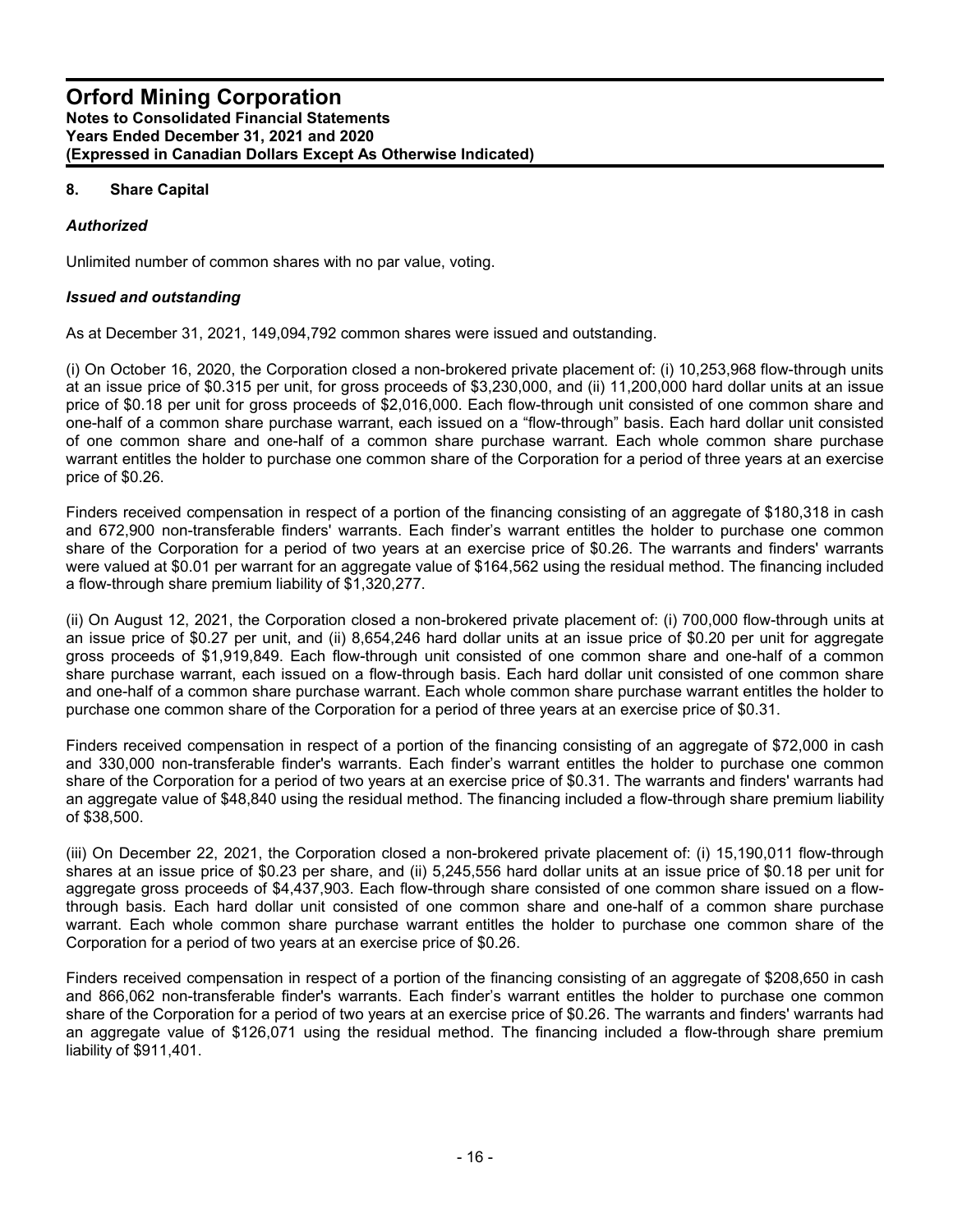# **9. Warrants**

The following tables reflect the continuity of warrants for the years ended December 31, 2021 and 2020:

|                                        | Number of<br><b>Warrants</b> | <b>Weighted average</b><br>exercise price |      |  |
|----------------------------------------|------------------------------|-------------------------------------------|------|--|
| Balance, December 31, 2019             | 13,924,214                   | \$                                        | 0.51 |  |
| Issued (note $8(i)$ )                  | 11,399,884                   |                                           | 0.26 |  |
| Expired                                | (9,085,028)                  |                                           | 0.68 |  |
| Balance, December 31, 2020             | 16,239,070                   |                                           | 0.24 |  |
| Issued (note 8(ii)(iii))               | 8,495,964                    |                                           | 0.29 |  |
| Exercised                              | (1,418,641)                  |                                           | 0.20 |  |
| Expired                                | (3,420,545)                  |                                           | 0.20 |  |
| <b>Balance as at December 31, 2021</b> | 19,895,848                   | \$                                        | 0.27 |  |

Warrants outstanding as at December 31, 2021 are as follows:

|                                       | <b>Weighted Average</b><br>Remaining |                                    |                                                  |      |  |  |
|---------------------------------------|--------------------------------------|------------------------------------|--------------------------------------------------|------|--|--|
| <b>Exercise</b><br><b>Price Range</b> | Number of<br><b>Warrants</b>         | <b>Contractual Life</b><br>(years) | <b>Weighted Average</b><br><b>Exercise Price</b> |      |  |  |
| $$0.20 - $0.29$                       | 14,888,724                           | 1.79                               | S                                                | 0.26 |  |  |
| $$0.30 - $0.39$                       | 5,007,124                            | 2.62                               |                                                  | 0.31 |  |  |
|                                       | 19,895,848                           | 2.25                               | æ                                                | 0.27 |  |  |

#### **10. Stock options**

At the time of grant or thereafter, the Board of Directors may determine when a share option will vest and become exercisable and may determine that the share option shall be exercisable in instalments on such terms as to vesting or otherwise as the Board of Directors deems advisable subject to the rules of the TSX Venture Exchange, if any. Unless otherwise determined by the Board of Directors, share options will vest and become exercisable, as to one third of the share options granted, on each of the date of the grant, the first and second anniversaries of the date of grant, provided that the participant is an eligible employee, eligible director, consultant or other participant at the time of vesting. Under the plan, the expiry date of share options may not exceed ten years from the date of grant.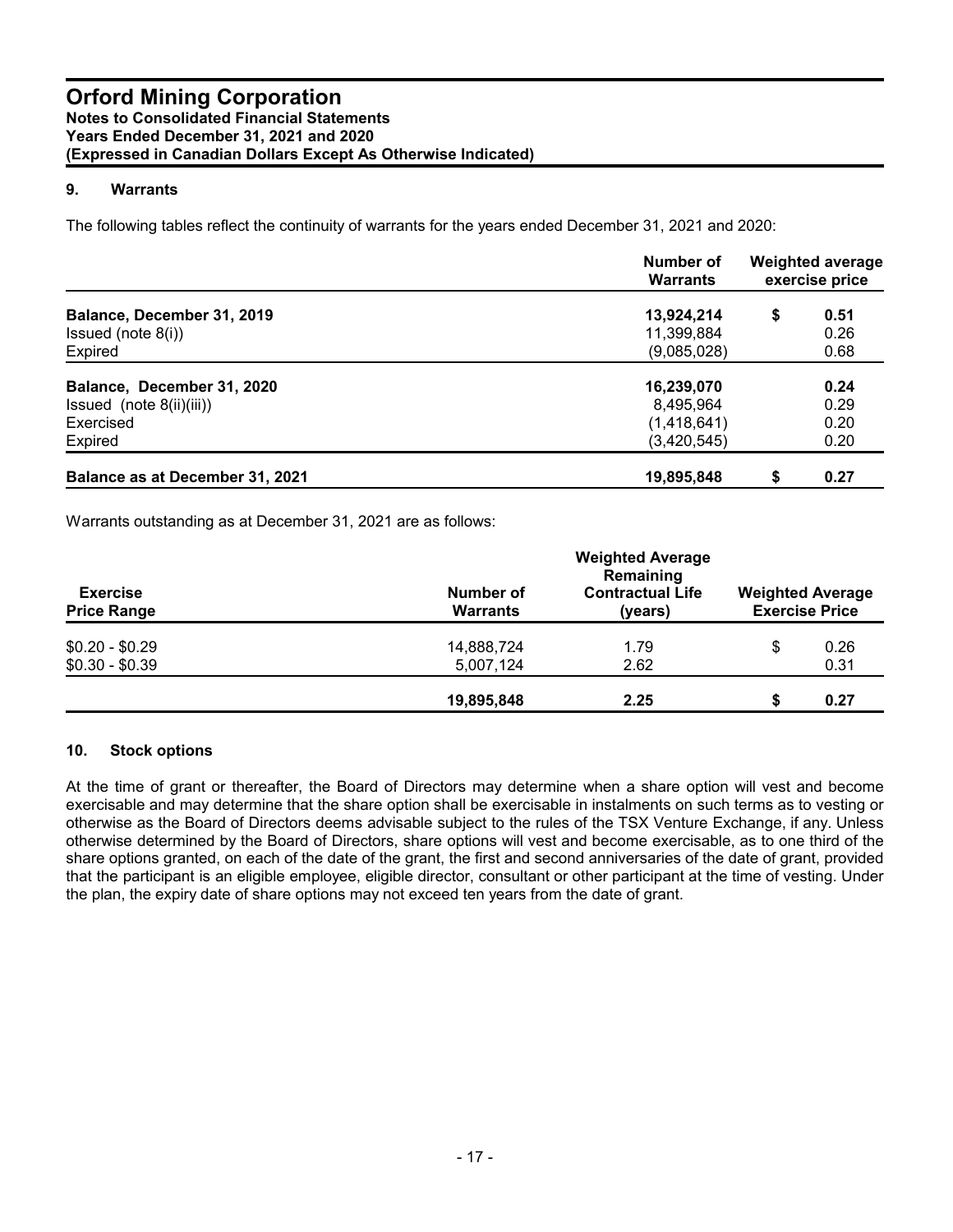# **10. Stock options (continued)**

The following tables reflect the continuity of share options for the year ended December 31, 2021 and 2020:

|                                | <b>Number of</b><br><b>Options</b> | <b>Weighted average</b><br>exercise price |      |
|--------------------------------|------------------------------------|-------------------------------------------|------|
| Balance, December 31, 2019     | 6,024,359                          | \$                                        | 0.29 |
| Options granted                | 2,915,000                          |                                           | 0.06 |
| Options exercised              | (141, 666)                         |                                           | 0.05 |
| Options forfeited              | (255,002)                          |                                           | 0.05 |
| Options cancelled              | (292, 735)                         |                                           | 0.40 |
| Balance, December 31, 2020     | 8,249,956                          |                                           | 0.21 |
| Options granted                | 2,925,000                          |                                           | 0.16 |
| Options exercised              | (479, 999)                         |                                           | 0.10 |
| Options expired<br>(1,744,957) |                                    |                                           | 0.31 |
| Balance, December 31, 2021     | 8,950,000                          |                                           | 0.18 |

Stock options outstanding as at December 31, 2021 are as follows:

|                                       | <b>Options Outstanding</b>  |                                                                 |                                                      | <b>Options Exercisable</b>  |                                                                        |                                                      |  |  |
|---------------------------------------|-----------------------------|-----------------------------------------------------------------|------------------------------------------------------|-----------------------------|------------------------------------------------------------------------|------------------------------------------------------|--|--|
| <b>Exercise</b><br><b>Price Range</b> | Number of<br><b>Options</b> | Weighted<br>Average<br>Remaining<br>Contractual<br>Life (years) | Weighted<br>Average<br><b>Exercise</b><br>Price (\$) | Number of<br><b>Options</b> | Weighted<br>Average<br>Remaining<br><b>Contractual</b><br>Life (years) | Weighted<br>Average<br><b>Exercise</b><br>Price (\$) |  |  |
| $$0.01 - $0.10$                       | 2,175,000                   | 8.19                                                            | 0.06                                                 | 653.337                     | 8.09                                                                   | 0.06                                                 |  |  |
| $$0.11 - $0.20$                       | 4,900,000                   | 8.47                                                            | 0.16                                                 | 2.874.998                   | 7.87                                                                   | 0.17                                                 |  |  |
| $$0.31 - $0.40$                       | 1,875,000                   | 5.88                                                            | 0.39                                                 | 1,875,000                   | 5.88                                                                   | 0.39                                                 |  |  |
|                                       | 8,950,000                   | 7.86                                                            | 0.18                                                 | 5,403,335                   | 7.20                                                                   | 0.23                                                 |  |  |

During the year ended December 31, 2021, 2,925,000 stock options (year ended December 31, 2020 - 2,915,000 options) were granted to directors on April 27, 2021, May 27, 2021 and June 22, 2021 (year ended December 31, 2020 - granted on March 23, 2020 and September 8, 2020) at fair values of \$0.15, \$0.14 and \$0.20, respectively (year ended December 31, 2020 - \$0.04 and \$0.17, respectively). These were calculated using the Black-Scholes option pricing model, using the following assumptions:

|                            |            | March 23, 2020 September 8, 2020 April 27, 2021 |              | May 27, 2021 | June 22, 2021 |
|----------------------------|------------|-------------------------------------------------|--------------|--------------|---------------|
| Number of options          | 2,665,000  | 250,000                                         | 2,625,000    | 100,000      | 200,000       |
| Share price                | 0.05       | 0.19<br>\$.                                     | \$0.155      | 0.14         | 0.20<br>S     |
| Exercise price             | 0.05       | 0.19                                            | 0.155<br>\$. | 0.14         | 0.20<br>S     |
| Risk-free interest rate    | 0.69%      | 0.57%                                           | 1.56 %       | 1.49 %       | 1.40 %        |
| Expected life years        | 5.50 years | 5.50                                            | 10.00        | 10.00        | 10.00         |
| <b>Expected volatility</b> | 114 %      | 120 %                                           | 147 %        | 147 %        | 147 %         |
| <b>Expected dividends</b>  | nil        | nil                                             | nil          | nil          | nil           |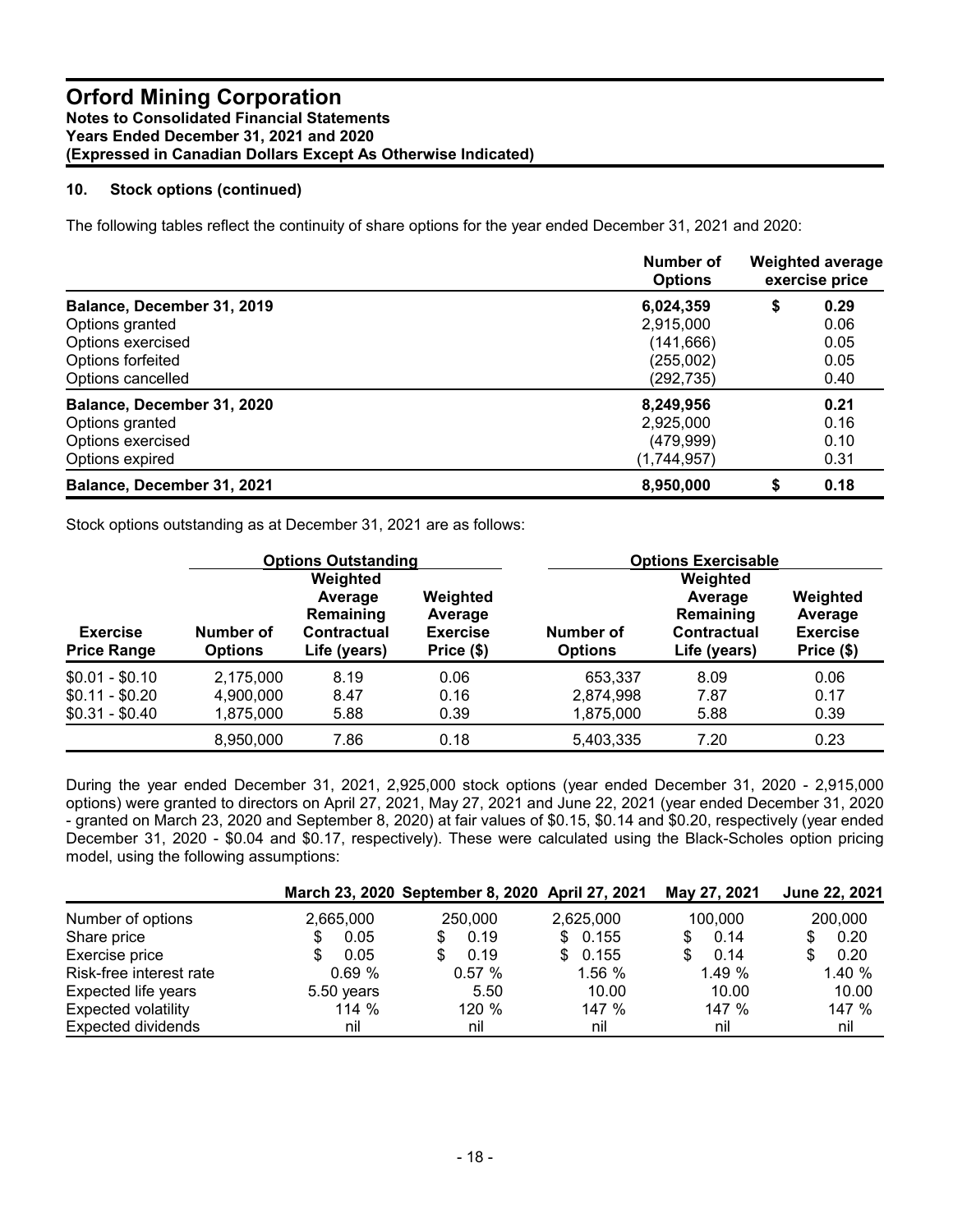# **11. Exploration and evaluation**

| Year Ended December 31, 2021                                                                 | <b>West Raglan</b>      | Joutel<br><b>Properties</b>       |    | <b>Total</b>                |  |
|----------------------------------------------------------------------------------------------|-------------------------|-----------------------------------|----|-----------------------------|--|
| Environment, community and permitting<br>Exploration<br>Property acquisition and maintenance | \$<br>600<br>5.553      | \$<br>1.324<br>455.417<br>226,689 | \$ | 1.924<br>460.970<br>226,689 |  |
|                                                                                              | \$<br>6,153             | \$<br>683,430                     | S  | 689,583                     |  |
| Year Ended December 31, 2020                                                                 | West Raglan             | Joutel<br><b>Properties</b>       |    | <b>Total</b>                |  |
| Environment, community and permitting<br>Exploration<br>Property acquisition and maintenance | \$<br>37,066<br>137,490 | \$<br>1.392<br>272.566<br>16,299  | \$ | 1.392<br>309,632<br>153,789 |  |
|                                                                                              | \$<br>174,556           | \$<br>290,257                     | S  | 464,813                     |  |

#### **12. Related party transactions**

The following table reflects the remuneration of key management, which consists of the Corporation's directors and executive officers:

|                                   |              | <b>Year Ended</b><br>December 31, |         |  |  |  |
|-----------------------------------|--------------|-----------------------------------|---------|--|--|--|
|                                   | 2021         |                                   | 2020    |  |  |  |
| Management salaries and benefits  | 487.000<br>S | S                                 | 319.884 |  |  |  |
| Management services               | 12.540       |                                   | 8.360   |  |  |  |
| Share-based payments - Management | 102.790      |                                   | 44,227  |  |  |  |
| Share-based payments - Directors  | 154.645      |                                   | 74,932  |  |  |  |
|                                   | 756.975<br>S | S.                                | 447.403 |  |  |  |

An employment agreement between the executive team and the Corporation contains a termination without cause provision. Assuming that all members of the executive team had been terminated without cause on December 31, 2021, the total amounts payable to the executive team in respect of severance would have totaled \$337,500.

During the years ended December 31, 2021 and 2020, the Corporation had the following related party transactions with Karora an entity which had significant influence over Orford until July 31, 2020 when Karora diluted its ownership in Orford:

|                         | <b>Exploration and Evaluation Expenses</b> |      |  |         |  | <b>Management Services</b> |  |         |  |
|-------------------------|--------------------------------------------|------|--|---------|--|----------------------------|--|---------|--|
| Year Ended December 31, |                                            | 2021 |  | 2020    |  | 2021                       |  | 2020    |  |
| Karora                  |                                            |      |  | 108.480 |  | $\overline{\phantom{0}}$   |  | 105.543 |  |

During the year ended December 31, 2021, an officer of the Corporation participated in private placements purchasing 39,141 flow-through shares for gross proceeds of \$9,002.

During the year ended December 31, 2021, Alamos Gold Inc. participated in private placements purchasing 6,844,246 common shares for gross proceeds of \$1,275,049. As at December 31, 2021, Alamos Gold Inc. is the holder of 34,128,335 common shares representing a 23% of the Corporation's outstanding shares.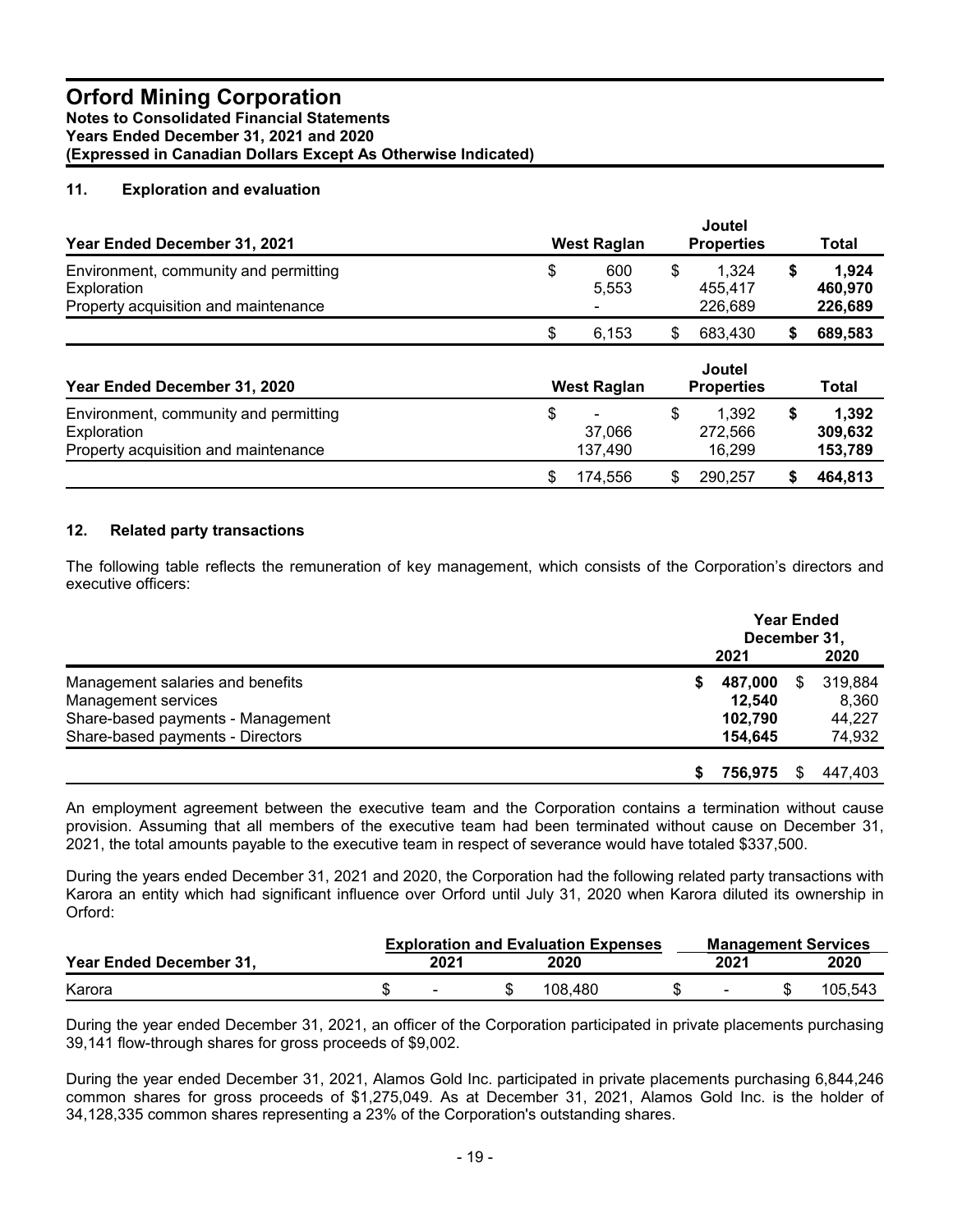# **13. Segmented information**

The Corporation operates in one reportable business segment which is the exploration and evaluation of mineral properties.

#### **14. Financial Risk Factors**

#### *Financial instruments*

The Corporation is exposed to various financial risks resulting from both its operations and its investment activities. The Corporation's management manages financial risks. The Corporation does not enter into financial instrument agreements, including derivative financial instruments, for speculative purposes. The Corporation's main financial exposure risk and its financial policies are as follows:

# *Credit risk*

Credit risk is the risk of loss associated with a counterparty's inability to fulfill its payment obligations. The Corporation's credit risk is primarily attributable to amounts receivable and cash and cash equivalents. Amounts receivable mainly consists of amounts receivable from Wyloo Metals, goods and services tax due from the federal and Quebec governments, and mining tax credits due from the Quebec government. Management believes that the credit risk concentration with respect to financial instruments included in amounts receivable is minimal. The Corporation reduces its credit risk by diversifying its cash and cash equivalents investments with major Canadian financial institutions.

# *Liquidity risk*

Liquidity risk is the risk that the Corporation will not have sufficient cash resources to meet its financial obligations associated with financial liabilities as they come due. The Corporation's liquidity and operating results may be adversely affected if the Corporation's access to capital or other alternative forms of financing is hindered, whether as a result of a downturn in stock market conditions generally or related to matters specific to the Corporation. As at December 31, 2021, the Corporation had cash and cash equivalents of \$5,466,687 to settle current financial liabilities of \$389,585. As at December 31, 2021, management estimates that funds available will not be sufficient to meet the Corporation's obligations, exploration programs and other expected expenditures through December 31, 2022.

The following table summarizes the expected maturity of the Corporation's significant financial liabilities based on the remaining period from the balance sheet date to the contractual maturity date:

| As at December 31, 2021                                     |    |                     | <b>Payments by period</b> |   |                                            |    |                          |     |                     |                   |
|-------------------------------------------------------------|----|---------------------|---------------------------|---|--------------------------------------------|----|--------------------------|-----|---------------------|-------------------|
|                                                             |    | Less than<br>1 year | 1-3 years                 |   | 4-5 years                                  |    | More than<br>5 years     |     | <b>Total</b>        | Carrying<br>Value |
| Accounts payable and accrued liabilities<br>Lease liability | S. | 381,290 \$<br>8,608 | $\sim$                    | S | $\blacksquare$<br>$\overline{\phantom{a}}$ | S. | ۰.<br>$\blacksquare$     | S.  | 381,290 \$<br>8.608 | 381.290<br>8,295  |
|                                                             | \$ | 389.898 \$          | $\sim$                    |   | $\overline{\phantom{a}}$                   | S. | $\overline{\phantom{a}}$ | \$. | 389,898 \$          | 389.585           |

#### *Fair value risk*

The carrying values of cash and cash equivalents, amounts receivable and accounts payable and accrued liabilities approximate their fair values due to their relatively short periods to maturity.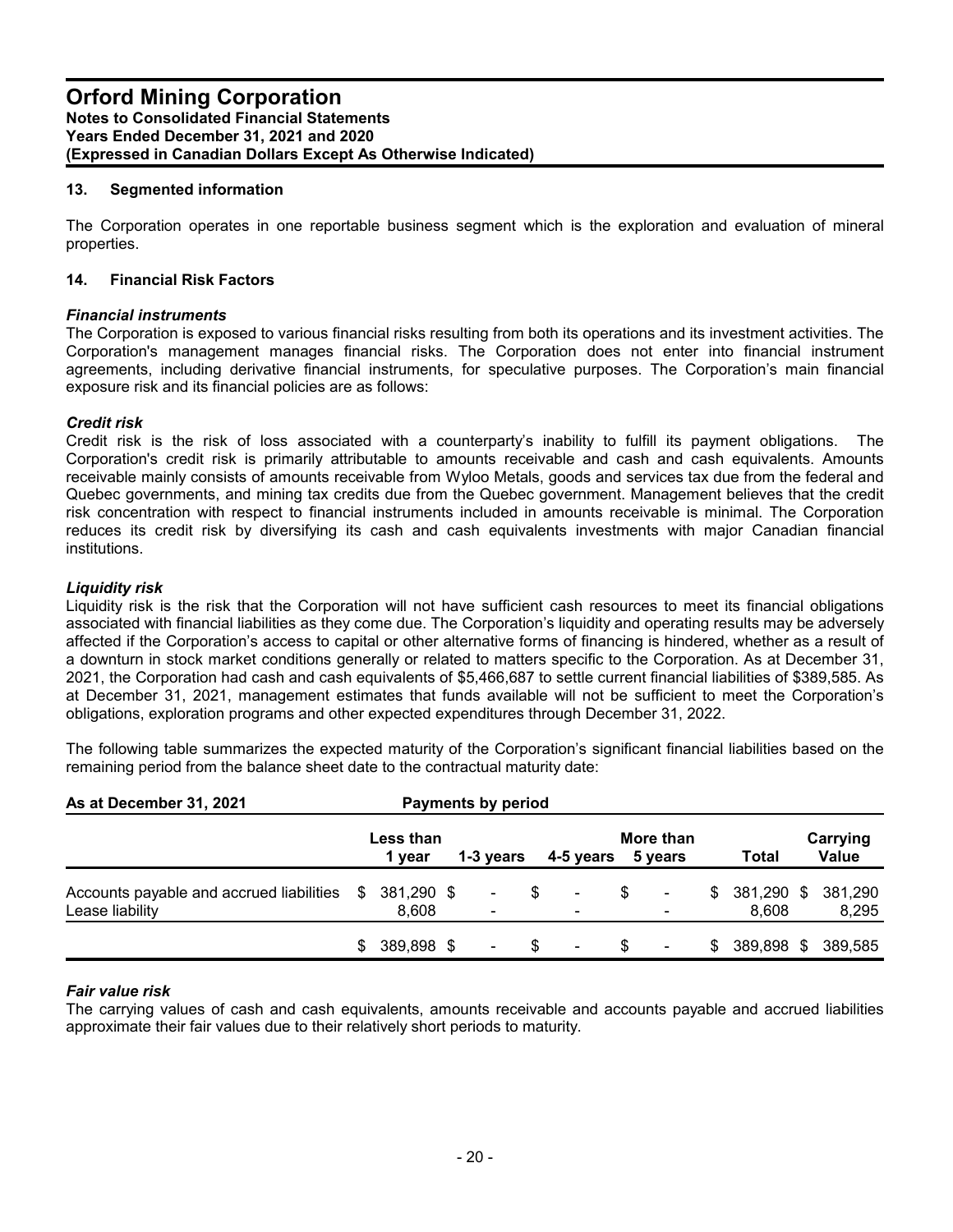# **15. Income taxes**

The major components of income tax expense are as follows:

| Tax expense applicable to the years ended December 31,           | 2021        | 2020            |
|------------------------------------------------------------------|-------------|-----------------|
| Income taxes - origination and reversal of temporary differences | 569.085     | \$<br>(74, 829) |
| Mining taxes - origination and reversal of temporary differences | 679,955     | 736.758         |
| Relating to unrecognized temporary differences                   | (569, 085)  | 74.829          |
| Relating to amortization of flow-through share premium           | (1,464,522) | (200, 128)      |
| Income tax expense (recovery)                                    | (784, 567)  | 536,630         |

A reconciliation between tax expense and the product of accounting loss multiplied by the Corporation's domestic tax rate is as follows:

| Tax expense applicable to the years ended December 31,                                                 |   | 2021                     |   | 2020                  |
|--------------------------------------------------------------------------------------------------------|---|--------------------------|---|-----------------------|
| Statutory tax rate                                                                                     |   | 26.5%                    |   | 26.5%                 |
| Tax benefit of statutory rate<br>Non-deductible expenses                                               | S | (500, 834)<br>89,177     | S | (241, 142)<br>39,836  |
| Tax effect of renounced flow-through share expenditures<br>Amortization of flow-through share premiums |   | 1,079,122<br>(1,464,522) |   | 174,261<br>(200, 128) |
| Quebec mining duties                                                                                   |   | 679,955                  |   | 736,758               |
| Tax effect of unrecognized temporary difference and tax losses<br>Other                                |   | (569, 085)<br>(98, 380)  |   | 74,829<br>(47, 784)   |
| Income tax expense (recovery)                                                                          |   | (784,567)                | S | 536,630               |

The Corporation offsets tax assets and liabilities if and only if it has a legally enforceable right to set off the current tax assets and current tax liabilities or deferred tax assets and liabilities and they relate to taxes levied by the same tax authority.

The tax benefits of the following temporary differences have been recognized in the consolidated financial statements:

| As at December 31,                | 2021            | 2020            |
|-----------------------------------|-----------------|-----------------|
| Deferred tax assets (liabilities) |                 |                 |
| Loss carryforward                 | 1,632,349<br>S. | 1,839,383<br>\$ |
| Property, plant and equipment     | (8, 544)        | (28, 101)       |
| Mineral property interest         | (3,943,152)     | (3,450,675)     |
| Other                             | 3.734           | 3,734           |
| Net deferred tax liabilities      | (2,315,613)     | (1,635,659)     |